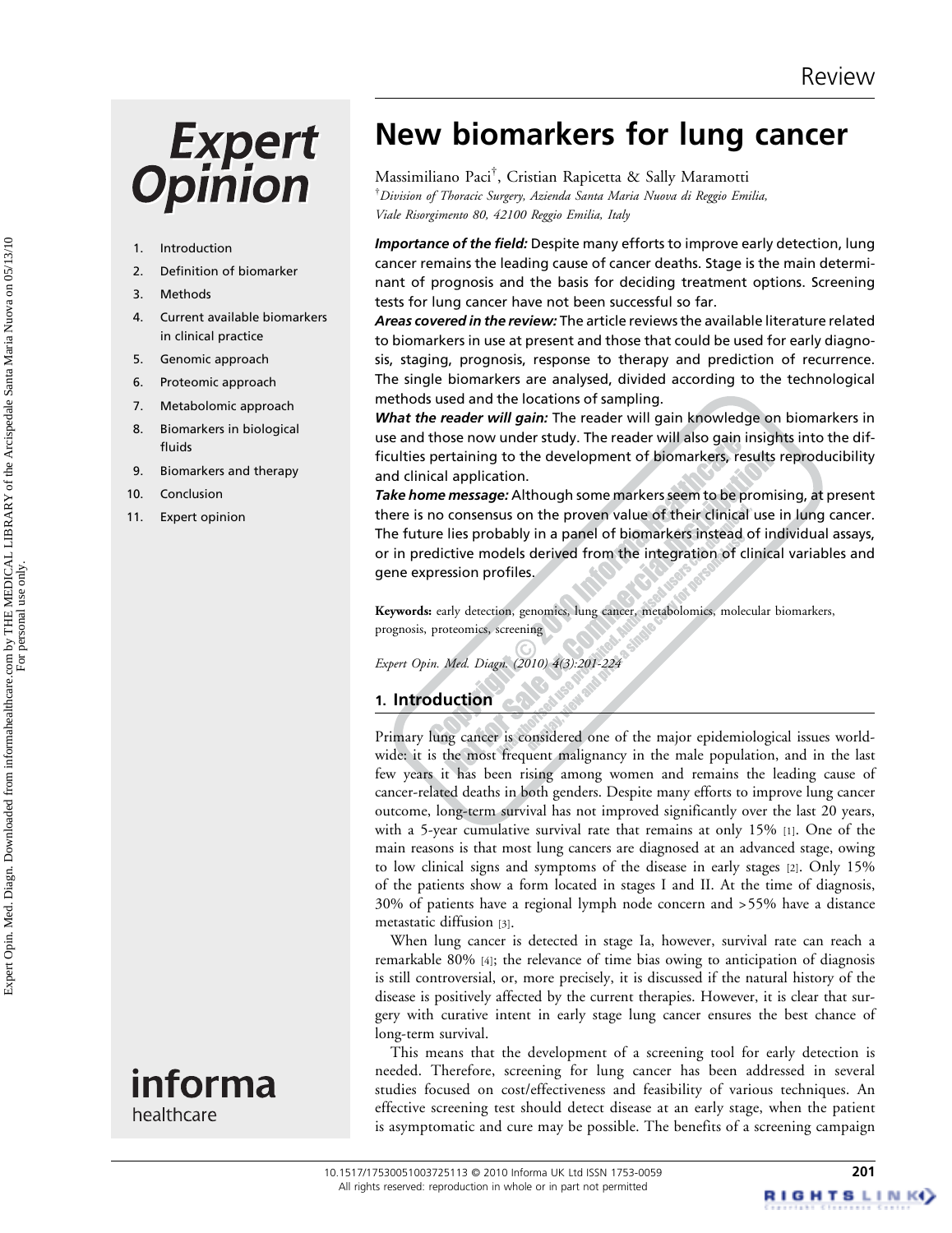## Article highlights.

- Clinical and pathological findings may have reached their limit of usefulness for predicting outcomes, so many efforts have focused on finding new biomarkers for staging, prognosis, response to therapy and prediction of recurrence of lung cancer.
- Identifying the subset of patients who could benefit from therapies even in early stages of lung cancer and at the same time predicting drug responsiveness of such patients seems to be actually the major key point to reduce lung cancer mortality independently from diagnostic anticipation.
- Significant advances in our understanding of the molecular and genetic changes involved in lung carcinogenesis have provided the basis for many investigations of possible lung cancer biomarkers.
- Several genomic and proteomic approaches have been utilised to identify signatures that can more accurately stratify lung cancer patients. Also, more promising markers lacked reproducibility. Validation by clinical trials in large cohorts of patients is necessary before new molecules can be translated into the clinic as reliable biomarkers.
- A rigorous implementation of a multiphase approach to studies on prognostic markers can improve chances of identifying true prognostic markers that may be applied reliably in clinical practice.

This box summarises key points contained in the article.

must outweigh the risks. False positives can result in unnecessary surgeries, treatments, anxiety and public health costs. False negatives, on the other hand, can lead to undetected disease that progresses beyond the benefits of available interventions.

So far there are no data to support screening for lung cancer with any method. In fact, actual tools for screening tests (chest X-ray, computed tomography scan [CT] and sputum cytology) lacked sensitivity, specificity and cost-effectiveness [5].

Data from NELSON (Nederlands-Leuvens longkanker Screening Onderzoek) trial report encouraging results for lung cancer screening using CT scan, however the rate of false positives and useless invasive procedures remains high [6]. These results claim consideration on their potential value of imaging; however, clinical and pathological findings may have reached their limit of usefulness for predicting outcomes. Therefore, many efforts have focused on finding new biomarkers as low invasive and feasible methods not only for early diagnosis but also for staging, prognosis, response to therapy and prediction of recurrence of lung cancer.

In this review we will discuss the current and potential uses of biomarkers in clinical practice analyzing them either by molecular biology techniques used (genomics, proteomics, and metabolics) then by material sampled (sputum, bronchoalveolar lavage - BAL, exalate breath condensate - EBC, and serum/plasma).

## 2. Definition of biomarker

A biomarker could be considered every tool for the assessment of biological homeostasis and distinction of anomaly through qualitative or quantitative measurements. Although the last two characteristics are applicable to imaging techniques as well, the authors meant to focus attention on molecular rather than 'physical' tumour-induced alterations, meaning that data such as dimensions, density and doubling-growth time of an indeterminate pulmonary nodule were not considered as 'biomarkers' for lung cancer.

The ideal biomarker should be produced by malignant cells or only in response to them, it should not be present in healthy tissue or in benign disease, it should be detectable when the tumour is in a subclinical phase, readily detectable in accessible biological material, and when modulated it should directly correlate with the bulk of the tumour, prognosis, disease response to therapy or recurrence. It should be sensitive, specific, simple and cost-effective [7].

Most of the studies report sensitivity and specificity for each marker: these parameters are inversely related and their values diverge according to cutoff value adopted, as well as negative and positive predictive value (NPV and PPV). The accuracy of a biomarker is then better represented by a receiver operating characteristics (ROC) curve, which links sensitivity and specificity, and a calculation of area under curve (AUC), which should be as near unity (or 100%) as possible. The prognostic significance of a marker is estimated by log-rank univariate test or Cox-proportional hazard model, using overall survival or disease-free survival as the main end points.

Biomarkers have potentially a wide range of application: they could be used for risk stratification in early diagnosis, staging, prognosis, proper treatment selection (i.e., 'targeted therapies') and follow-up for response to treatment and early recurrence detection (Figure 1) [8].

## 3. Methods

PubMed was searched with the MeSh terms 'lung cancer' and 'biomarkers', with the search limited to 'humans' and 'English language'. To limit the scope of this review, only markers that have appeared in reviews are discussed in detail.

## 4. Current available biomarkers in clinical practice

Although their use is not actually recommended or encouraged in lung cancer screening, diagnosis and follow-up, the following biomarkers are frequently used in clinical practice.

Carcinoembryonic antigen (CEA) is a glycoprotein involved in cellular adhesion: its production is normally limited to the fetal period, although it can be found in heavy smokers. Increased production by cancer cells may be related to de-repression of CEA-encoding genes that belong to a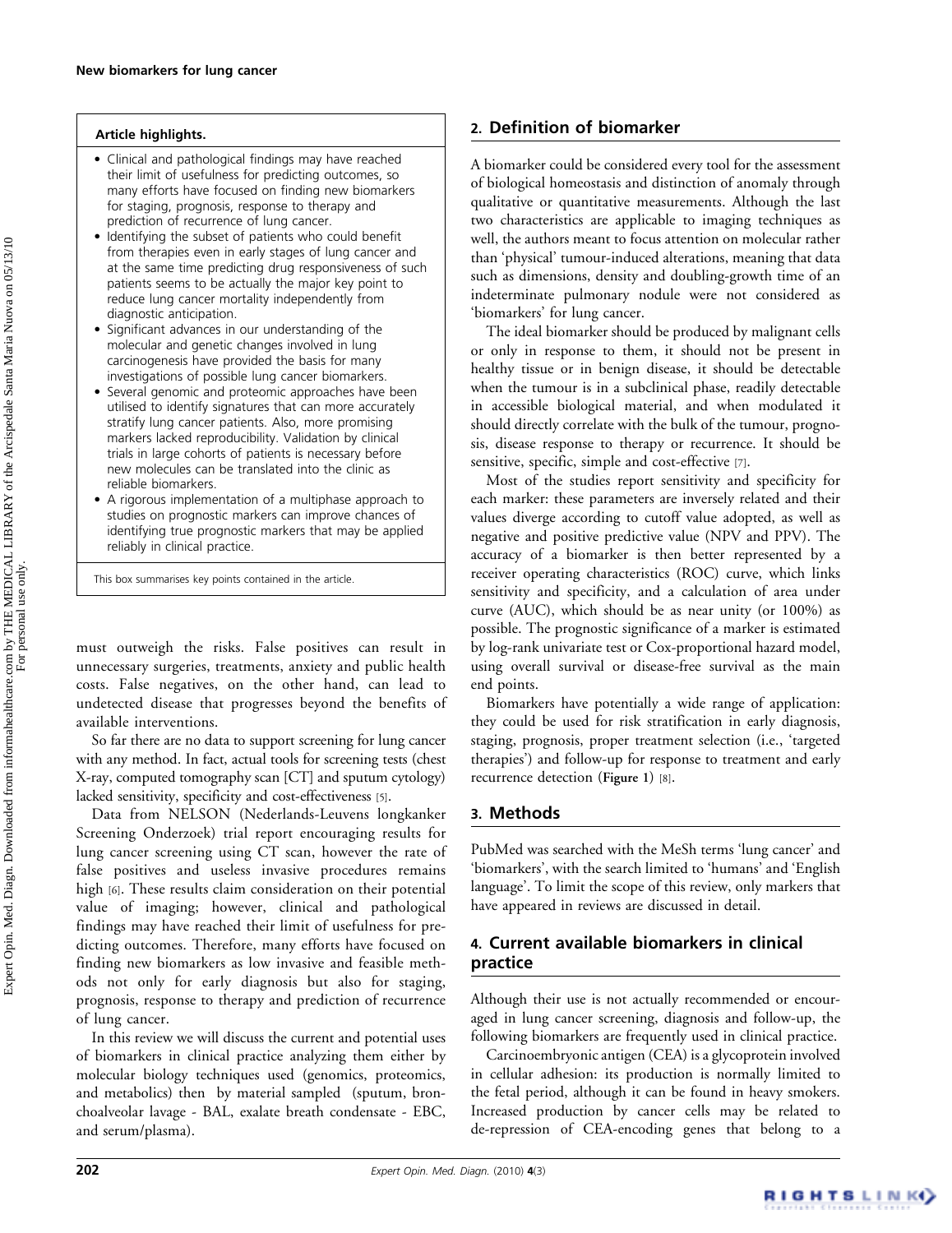

Figure 1. The steps in which cancer biomarkers could be used. Adapted with permission from [132].

superfamily of immunoglobulins and is formed by 29 genes whose 18 are normally expressed in adults. CEA is one of the most used 'historical' cancer biomarkers but it has low sensitivity and specificity (sometimes elevated in non-neoplastic diseases such as pancreatitis, cirrhosis and ulcerative colitis); moreover, it is not lung specific because it is elevated in colorectal, gastric and breast cancer. Higher levels of CEA are related to worse prognosis [9]. Moreover, preoperative CEA levels seem to be good predictors of the pathological stage in clinical stage I [10] even though other studies report no difference in terms of 5-year survival rate in early stage nonsmall-cell lung cancer (NSCLC) [11]. Clinical significance of preoperative CEA and higher preoperative values, even if within normal range  $(0 - 5 \text{ ng/ml})$ , are related to worse prognosis [12]. A limited use for monitoring of recurrences after treatment is the only recommended use.

Cytokeratin fragments (CYFRA) 21.1 is a valid measure of presence of cytokeratin 19 fragments in serum, which is expressed by epithelial cancer cells and tracheobronchial cells: although it could be elevated in some benign lung diseases. The sensitivity ranges from 23 to 70% [13]: it is quite specific for NSCLC, especially squamous cell carcinoma (SCC), in which it reaches a remarkable sensitivity of 84.6% and shows correlation with T and N stage [14,15]. CYFRA 21.1 can be evaluated also in induced sputum of NSCLC patients, where it is 7 times greater than in chronic obstructive pulmonary disease (COPD) patients, although sensitivity and specificity (86 and 75%, respectively) are not satisfactory enough to suggest routine use in early diagnosis [16], so clinical value is limited again to prognostication and recurrence monitoring.

The tissue polypeptide-specific antigen (TPA) is another marker of cytokeratines (cytokeratins 8, 18 and 19) tested as a predictor of tumour response to chemotherapy but it is less lung-specific than CYFRA 21.1 and is no longer used in lung cancer [17].

Squamous cell carcinoma antigen (SCC) is a structural cytoplasmic cell protein whose circulating form is particularly elevated in squamous cell carcinomas, not specifically of the lung. Overall sensitivity ranges from 15 to 55%. Its values may correlate with metastatic potential [13].

Neuron-specific enolase (NSE) is a glycolytic enzyme present in neurons of the central and peripheral nervous system and in malignant cells of neuroectodermic origin, such as those of medullary-thyroid cancer and small-cell lung cancer (SCLC), in which it reaches a sensitivity of 74% [17] and has a prognostic value for survival [18].

Progastrin-releasing peptide (ProGRP) is a precursor of gastrin-release peptide, produced by gastrointestinal and tracheobronchial neuroendocrine cells, so it is relatively specific for SCLC, although it is increased in renal failure and in non-malignant lung lesions. Sensitivity is  $47 - 86\%$  for SCLC [13,20].

Tumour M2-pyruvate is an isoform of the glycosile enzyme pyruvate kinase, existing as an active dimer and less active tetramer. The dimeric isoform is typical of tumour cells and its level can be measured in blood. Choosing a cutoff value at 95% of specificity, sensitivity was 78% of the patients with SCLC and 81% of patients with NSCLC [21]. Levels correlate well with tumour progression and remission, making it a valuable tool in disease monitoring, independently from histological subset [22].

C-reactive protein (CRP) is a serum peptide increased in many acute and chronic inflammatory diseases, included malignancies where it is probably related to immune response to cancer cells. It has been hypothesised that elevated and low values of CRP may reflect chronic inflammation and impaired immune response and both of these conditions may be associated to increased risk of cancer [23].

Carbohydrate antigen 125 is a glycoprotein produced by mesothelial cells in the fetal period and in some malignant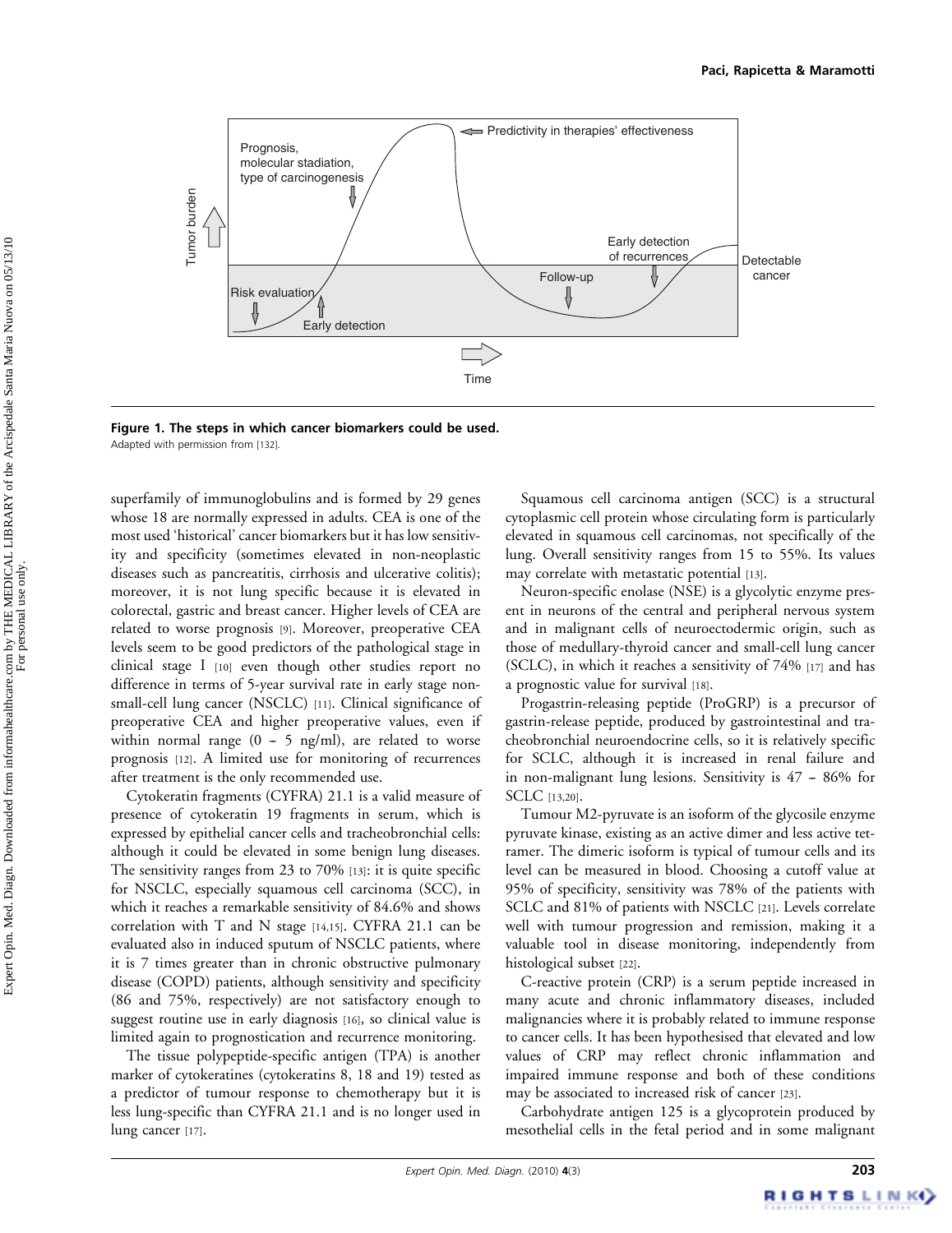diseases (mainly ovarian carcinoma but also adenocarcinoma and large-cell carcinoma of the lung), with sensitivity of 39 -- 53.6% [24], but sometimes it can be elevated in benign inflammatory diseases involving pleura and peritoneum with similar serum levels as in malignant disease.

All these markers have proved to have a lack of sensitivity and therefore are of little clinical value for screening if used alone. Overall specificity is satisfactory for most of the biomarkers, ranging from 71 to 99%: false positive cases are usually related to the presence of chronic kidney or liver disease rather than etiology of lung disease. Several authors have tried to study the value of various combinations of biomarkers to improve overall sensitivity and specificity, especially in screening and early diagnosis: because their level usually correlates with extension of disease, for early stage lung cancers lower cutoff values should be chosen to maintain satisfactory sensitivity, leading to an overlapping with healthy subjects and consequently loss of specificity. Molina and colleagues, analysing various combinations of serum tumour markers including CEA, SCC, CA 125, CYFRA 21.1, NSE and ProGRP, found that profile expression of biomarkers could help in determining histology when biopsy is not feasible [25]. NSE and SCC are the key tumour markers in histological differentiation of SCLC and NSCLC; also, CEA, CA 125 and CA 15.3 showed higher concentration in NSCLC but their relationship with histology remains unclear [26].

Bekci et al. found that three tumour markers (CEA, CA 125 and CA 15.3) were significantly higher in solitary pulmonary nodules, and when considered together it was possible to predict malignancy in 66% (PPV) and exclude it if all the three markers were below the cutoff values (NPV: 100%) [27].

Finally, at high elevated concentrations of cytokeratin 19 fragment, tissue polypeptide antigen and squamous cell carcinoma antigen in squamous cell lung cancer, carcinoembryonic antigen and cancer antigen 125 in adenocarcinoma, as well as progastrin-releasing peptide and neuron-specific enolase in small cell lung cancer outlines the best suggestive panel of markers available (Table 1).

## 5. Genomic approach

The growth of lung tumours is a result of multiple and sequential accumulation of genetic anomalies because of exposure to environmental mutagen factors or due to genetic anomalies that are inherited. Each alteration can be classified in the following essential steps: i) the acquisition of autonomous or self-sufficient growth signals; ii) insensibility to growth inhibitory signals; and iii) inhibition of apoptosis [28]. Several redundant sub-pathways concur to each of these steps, making the process very complex: nevertheless, some particular aberrations are more likely to predict the biological behaviour of a cancer regarding risk of metastasis and response to therapy.

Therefore, analysis of genetic and epigenetic alterations in tumour cells as gene promoter methylation, gene expression

regulation, DNA repair mechanisms alteration and genomic instability represent areas of active research and innovation that can potentially produce lots of new biomarkers that must be evaluated in clinical settings [29].

## 5.1 Genomic technologies

The genomic approach to detect the tumour cell alterations consists of various techniques, among which fluorescence in situ hybridisation (FISH) [30], gene expression microarrays and polymerase chain reaction in real time (real-time PCR) [31] play the most important role.

## 5.1.1 FISH, microarrays and real-time PCR

Large alterations are routinely analysed by DNA techniques in cytogenetics (FISH). This technique uses fluorescent labelled DNA probes to identify or confirm gene abnormalities or chromosome abnormalities that usually cannot be detected with other routine methods. In a recent study, Yendamuri et al. detected chromosomal deletions at 3p22.1 and 10q22.3 by FISH and examined their distribution in different areas of the airway of patients with NSCLC. The FISH analysis of bronchoscopic brushes could identify patients with a high risk of developing lung cancer and also could be useful for prognostic evaluation [30].

Microarrays together with clustering analysis are largely used to study and make comparisons among genome-wide expression patterns in biological systems. A new taxonomy with prognostic and therapeutic relevance can be envisaged applying microarrays to the evaluation of the molecular diversity among cancers. This technique, when applied in studies of lung tumours, provides important information regarding prognosis and survival and helps the identification of potential therapeutic targets by offering key insights into processes such as lung tumorigenesis and metastasis [32].

Together with the development of microarray technologies, advances in real-time quantitative PCR have taken place and nowadays slab gels, radioactivity and sample manipulation are no longer needed. This technique will play an increasingly important role in clinical testing because it can provide information about gene loss, amplification and expression together with the detection of small alterations (i.e., point mutations). The applications of these techniques in the search for new biomarkers for lung cancer are described in the following sections.

## 5.1.2 Gene expression profiling

The use of gene expression for molecular staging may enhance the sensitivity of clinical and pathologic methods for staging tumours, improving treatment decisions and outcomes for lung cancer patients. This signature could also be useful in stratifying patients according to risk in trials of adjuvant treatment of the disease.

The expression levels of thousands of genes are quantified by microarray or quantitative polymerase chain reaction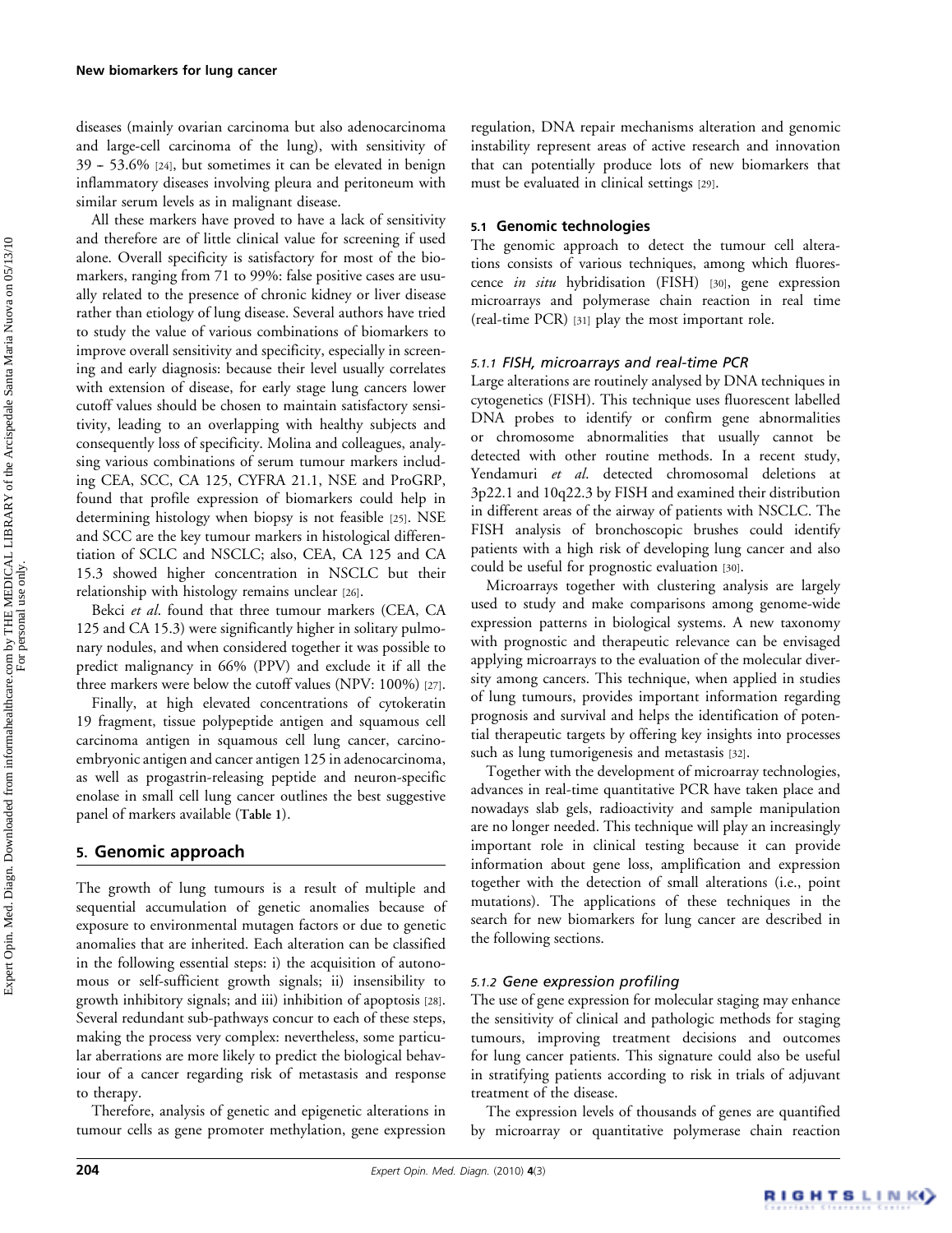|                                                                                        | Correct<br>diagnosis |
|----------------------------------------------------------------------------------------|----------------------|
| Criteria for NSCLC                                                                     |                      |
| $SCC > 2$ ng/ml and NSE <45 ng/ml<br>Stages I - III                                    | 98.6%                |
| $CEA > 5$ ng/ml and NSE $<$ 35 ng/ml                                                   | $97.2\%$             |
| CYFRA > 3.3 ng/ml or CA 15.3 > 35 ng/ml<br>and $NSE < 35$ ng/ml<br>Stage IV            | 98.1%                |
| $CEA > 8$ ng/ml and NSE <45 ng/ml                                                      | 97.8%                |
| CYFRA > 4.9 ng/ml or $CA$ 15.3 > 35 ng/ml<br>and $NSE < 45$ ng/ml<br>Criteria for SCLC | 100%                 |
| Stages I – III                                                                         |                      |
| NSE $>$ 35 ng/ml and SCC $<$ 2 ng/ml<br>Stage IV                                       | 100%                 |
| NSE $>45$ ng/ml and SCC $<$ 2 ng/ml                                                    | 97.7%                |

Reproduced with permission from [24].

NSCLC: Non-small-cell lung cancer; SCLC: Small-cell lung cancer.

techniques and the data obtained are then processed, normalised and possibly filtered. The expression data are then combined and grouped by clustering, risk score generation, or other means, to generate a gene signature that correlates with a clinical outcome, usually survival. Statistical analyses are performed using the metagene construction and binary prediction tree analysis and the signature is finally validated in data sets of independent cohorts [33].

Initial applications of high-throughput gene expression technology in lung cancer were to explore whether or not differences in gene expression could be identified between the different histological subtypes of lung tumours. These studies demonstrated that gene expression patterns could distinguish between the histological subtypes of lung cancer and found that adenocarcinomas had the greatest heterogeneity [34,35]. High-throughput gene expression technologies have also been used in the diagnostic evaluation of smokers to diagnose the disease at an early stage [36], and to characterise tumour stage [35,37,38]. Moreover, correlations between molecular sets and prognosis have been found, particularly in adenocarcinomas [34,35,39,40].

Metagene prediction models of predicting disease recurrence have been also found [41]. The model had a higher accuracy than models containing clinical data alone (age, sex, tumour diameter, stage of disease, histological subtype and smoking history), or both clinical and gene expression [32].

Owing to the availability of large lung cancer data sets, several statistical research groups have performed meta-analyses in which they searched for commonalities among large expression studies [35,39,42,43]. Lu et al. performed a meta-analysis that demonstrated the feasibility of combining different

DNA microarrays to increase sample size and predictive power and identify a robust gene expression signature predictive of survival [44].

The use of microarrays in clinical practice, however, is limited by the large number of genes in the analysis, complicated methods, lack of reproducibility, independent validation of the results and the need for fresh-frozen tissue; moreover, the gene expression profile can vary according to the microarray platform, the analytic strategy used and the samples. These variances may be derived from variation in printing or processing of chips, hybridisation or scanning, sample preparation, or probes. Real-time PCR involving a small number of genes may be a more useful method to determine the gene expression in small amounts paraffin-embedded specimens [32,45,46]. So far, none of the signatures has performed significantly better than the others, and it remains unclear not only which genomic predictor of prognosis is the best but also whether specific genes or entire signatures are most important in predicting outcome.

In addition, large longitudinal studies measuring gene expression as well as routine clinical, biochemical and pathologic measures are needed to demonstrate gene expression is a better predictor of outcome than more routine measures. The ultimate barrier to adoption of these markers in the clinic is the need for more of them to be validated in prospective multi-centre studies to demonstrate their reproducibility and accuracy across multiple sites and operators. The goal is to construct a lung cancer-specific gene chip for prospective testing in clinical trials. To create a prognostic model that could reasonably be used in routine clinical practice, a microarray technology to use in clinical and regulatory settings by examining repeatability of data generated within a particular site, across multiple sites and between seven different microarray platforms has been evaluated by the FDA (the Microarray Quality Control [MAQC] project) [47]. The reproducibility of gene expression measurements between sites and across platforms demonstrated by these studies is a critical milestone in the development of gene expression biomarkers that can be routinely used in the clinic.

## 5.2 Potential lung cancer genetic biomarkers

## 5.2.1 Self-sufficient or autonomous growth signals 5.2.1.1 Epidermal growth factor receptor

Among the great number of cellular biology alterations, epidermal growth factor receptor (EGFR) has received particular attention owing to its relevance in predicting response to new 'targeted' therapies: EGFR is a family of transmembrane receptor tyrosine kinases. In a review of 16 studies published between 1989 and 2001, the overall expression rate in NSCLC was 51%, whereas it reached 82.6% in squamous cell carcinoma [48]. EGFR mutation is expressed predominantly in Asian, non-smoker females with adenocarcinoma and its occurrence is mutually exclusive with K-ras mutation in virtually all patients, probably because K-ras is a downstream signalling pathway of EGFR [49].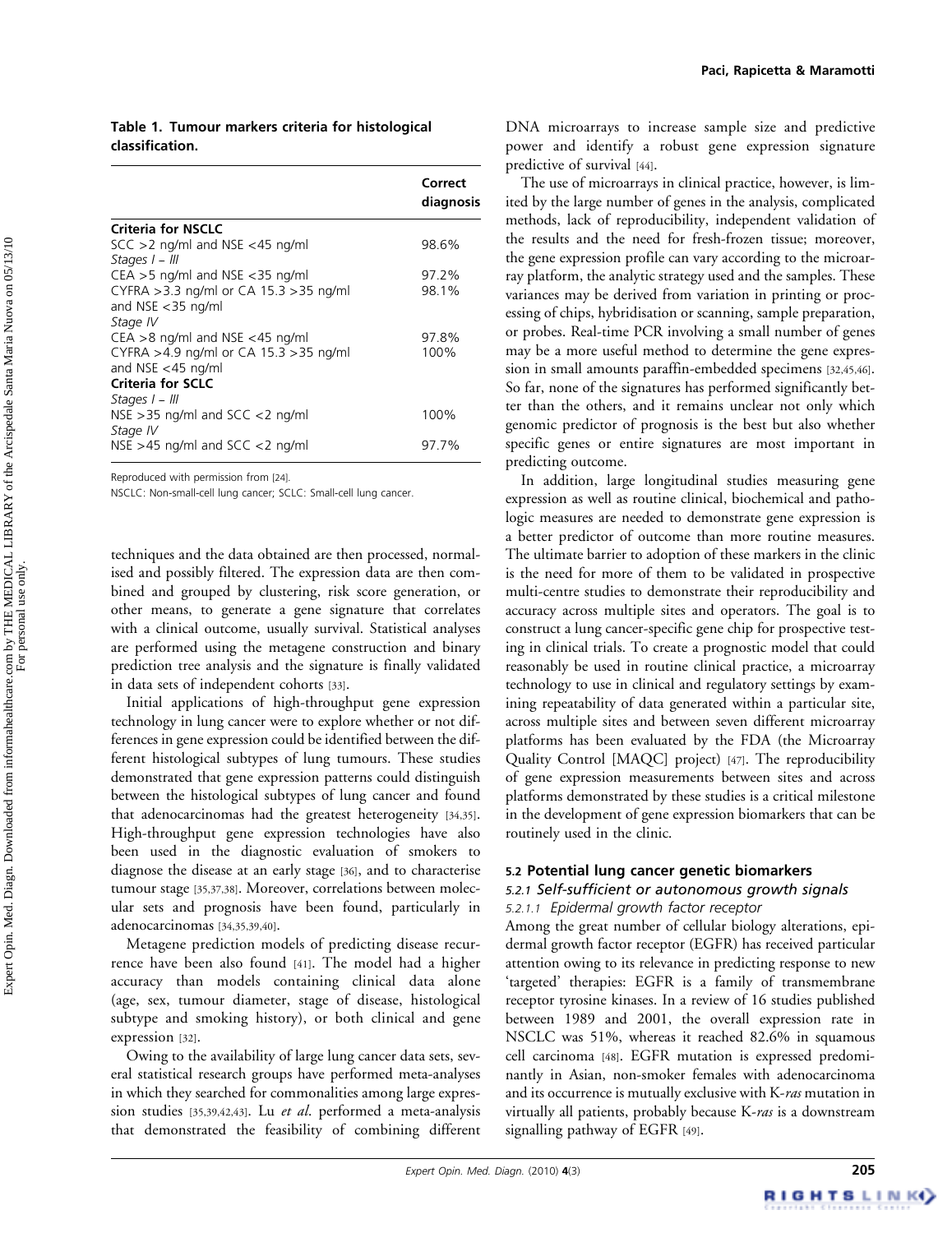Mutation of EGFR failed to demonstrate a usefulness in diagnosis and prognosis but it is actually one of the best markers predictive of response to therapy addressed for targeted therapies: drugs available at present that act in this pathway are represented by inhibitors of tyrosine kinase (TKi) intracellular domain of EGFR, such as gefitinib and erlotinib, or monoclonal antibodies against extracellular domain, such as cetuximab. In a meta-analysis of Gupta et al., most of the studies, despite some bias in their design, provided a statistically significant value of EGFR assessed by immunohistochemistry (IHC) (cell expression), FISH (gene amplification) or PCR (gene mutation) in predicting response to TKi therapy in lung adenocarcinoma [50]. However, a wide variability among the studies was reported in terms of PPV  $(6.5 - 100\%)$  and NPV (50 - 99%), even for the 'best' and largest doubleblind randomised clinical trial: a 95% NPV was, however, reported for IHC and FISH, making EGFR-negative patients unlikely to respond to TKi-based therapies unless EGFR amplification (not mutation) is present [51]. Some authors thought that EGFR mutations were mainly prognostic and consequently that they identify a subset of patients with good prognosis irrespective of treatment, but also IPASS study (a Phase III trial comparing gefitinib with standard chemotherapy in non-smokers Asian patients with adenocarcinoma) confirmed higher progression-free survival in the gefitinib group: the lack of statistical significance was probably a result of high rate of treatment crossover (change of treatment between the two arms after progression of disease) and administration of TKi as a first-line drug even in EGFR-negative patients [52].

## 5.2.1.2 HER-2

Overall expression of HER-2 in NSCLC accounts for 35% and is significantly different in histological subtypes [53]: it is expressed more frequently in adenocarcinoma (ADK) (38%) where it seems to be associated to poor 3- and 5-year survival rate. This prognostic value, however, has not yet been confirmed.

## 5.2.1.3 KRAS

RAS is a small G-protein with intrinsic GTPase activity: it is a critical regulator of signalling downstream of cell surface receptors and is mutated in various types of human cancer, so much interest is focused on targeted therapies for this pathway. In lung adenocarcinoma, the oncogene KRAS is mutated in  $\sim$  20% of cases [54], mainly in ADK or large-cell carcinoma (LCC). The most frequent ras mutation discovered in lung cancer patients is located in codon 12 and is known to be related to pre-cancerous lesions [55]. Reports regarding prognostic significance of K-ras mutation are contrasting: some studies reported a lower survival in patients having a mutation [56], whereas others did not find any difference in patients with NSCLC [57]. Inhibition of KRAS farnesylation (essential for membrane localisation) was not efficient alone and concomitant inhibition of alternative geranyl-geranyl transferase was excessively

toxic [49]. On the other hand KRAS inhibition alone was ineffective at killing all cells in vitro, meaning that only 50% of RAS-mutated cells were RAS-addicted regarding their carcinogenesis [58]. One alternative approach could be the combined inhibition of ERK (extracellular signal-regulated kinase) and PI3K (phosphatidilinositol 3 kinase), the two main downstream of RAS-RAF-MAP kinase pathways: combination of MEK and PI3K inhibitors in particular led to almost complete tumour regression in the KRAS G12D rat model [59]. Another approach included HSP90 inhibitors, based on evidence that KRAS confers higher heat-shock protein 90 dependency, and more recently the use of TBK1, an upstream regulator of NF-kB [60].

### 5.2.1.4 c-MET

Met codifies for a tyrosine kinase receptor that binds hepatocyte growth factor (HGF, a polyvalent cytokine involved in cell proliferation, motility and angiogenesis. HGF-Met signalling is usually paracrine, but lung cancer cells can express both ligand and receptor, making the signal system autocrine [61]. Overexpression of c-MET is reported in  $40 - 60\%$  of NSCLC [62] and is associated with elevated levels of the serum circulating form [63], and seems to be related with N stage and probability of early recurrence. However, prognostic significance of Met/HGF in NSCLC remains uncertain and needs to be validated by further larger studies.

## 5.2.1.5 CYCLIN D1

Cyclins (CCN) and associated kinases control progression through phases of cell cycle and their constitutive high expression may result in uncontrolled proliferation. CCND1 is the most studied cyclin in NSCLC, where it is overexpressed in  $\sim$  50% [64]. Overexpression has been noted also in smokers, but it has not been studied extensively as a marker for screening [65]. The prognostic value remains uncertain: some reports showed a negative impact on survival [66], in others it was associated with better survival [67], whereas others found no correlation [66].

## 5.2.1.6 Proliferating cell nuclear antigen

Proliferating cell nuclear antigen is the subunit of DNA polymerase responsible for its proofreading activity during DNA replication: in most studies no prognostic value is actually reported in lung cancer [68].

#### 5.2.1.7 Ki-67

Ki-67 is another nuclear antigen that is expressed only in proliferating cells. A recent meta-analysis showed that only 41% of the studies reported a negative effect of Ki-67 overexpression on prognosis for patients with NSCLC. The aggregated survival data show that Ki-67 immunoreactivity is associated with poorer survival (hazard ratio [HR] 1.55) and 95% confidence interval (CI).

Ki-67 is commonly considered to be a marker of cellular proliferation; in a meta-analysis on 16 studies it demonstrated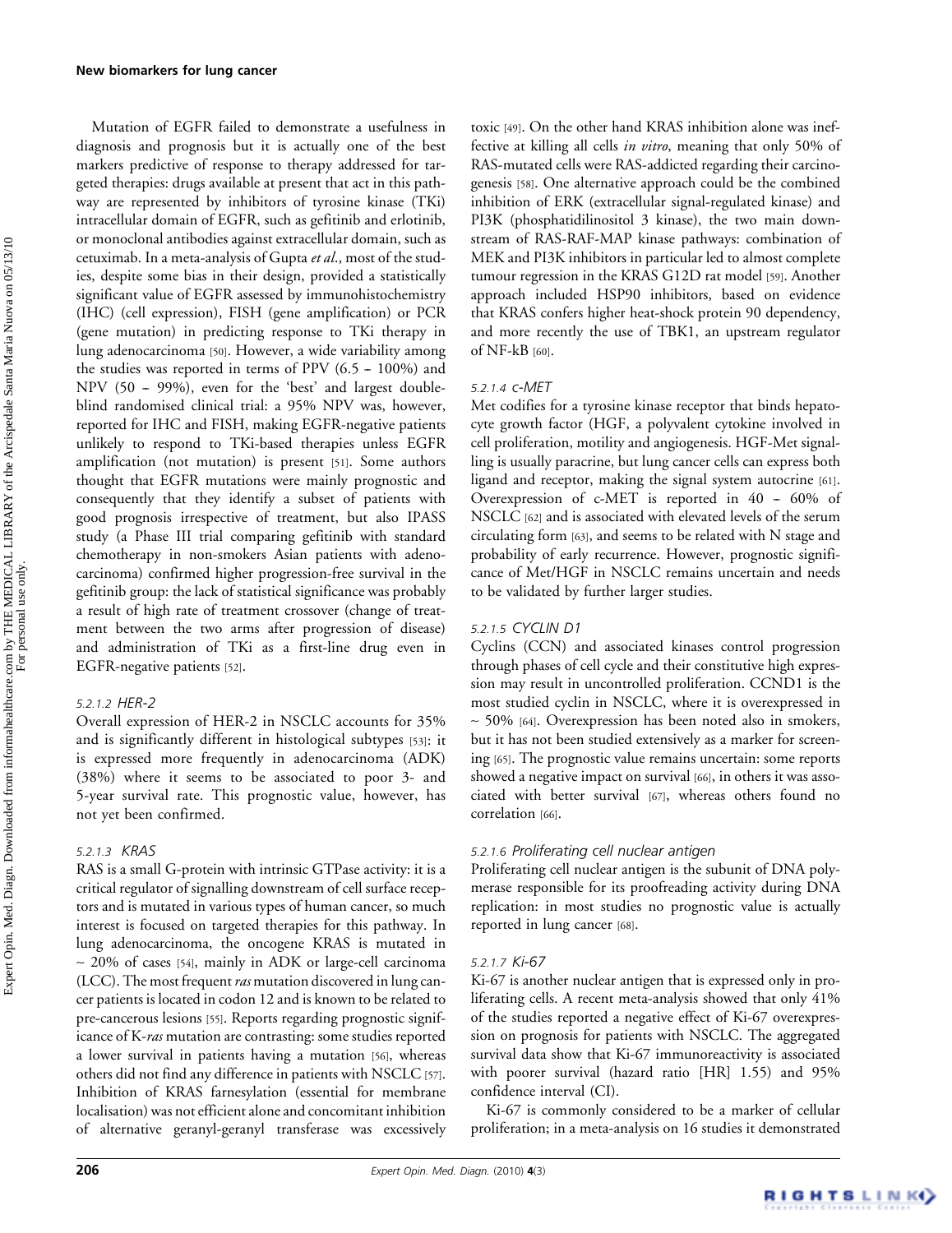an association with poorer prognosis with a hazard ratio of 1.55 (95% CI: 1.34 - 1.78) [69].

## 5.2.2 Insensivity to growth inhibitory signals 5.2.2.1 Transforming growth factor- $\beta$

Transforming growth factor- $\beta$  (TGF- $\beta$ ) is an antiproliferative factor for epithelial cells. Few studies have provided contradictory results in the prognostic significance of TGF- $\beta$  expression [70].

## 5.2.2.2 P21, p27, p57

These are a family of genes (CIP/KIP) that inhibit CDKs (promoters of cell cycle progression) whose loss leads to tumour progression. Data on p21 are discordant with significant differences in the studies [71,72]. Loss of p27 expression has been reported in  $\sim$  30% of NSCLC; some studies have reported an adverse survival effect on the loss of p27 protein expression [73,74].

## 5.2.2.3 P16, p15, p18, p19

This is another family genes (INK4) that inhibit CDK4/6 (promoters of cell cycle progression). P16 is inactivated in  $\sim$  50% of NSCLC; otherwise, only two studies showed a prognostic significance in multivariate analysis [75,76].

## 5.2.2.4 Retinoblastoma

Retinoblastoma (Rb) gene mutations have been found in  $> 90\%$  of cases of SCLC and in  $\sim 15\%$  of NSCLC [54]. Mutations and dysregulated phosphorylation of the gene could cause a loss of genetic function, which results in an unfavourable (poor) prognosis in patients with lung tumours [77]. Also, the absence of Rb protein seems to cause a negative prognostic rate [78], but several studies have reported controversial data and the prognostic significance of Rb in NSCLC has to be resolved [79].

## 5.2.3 Inhibition of apoptosis

## 5.2.3.1 p53, MDM2, p14

P53 is the most frequently mutated gene in human cancers. Its function is the activation of Bax, a proapoptotic factor for the mitochondria pathway. P53 is inactivated in 50% of NSCLC (particularly in squamous cell carcinoma) and in 90% of SCLC [80,81]. P53 mutations have been found in 10 - 30% of patients with lung cancer compared with minimal detection in the healthy control groups. One study found p53 mutations in 41% of lung tumours, with the identical mutation identified in the plasma of 73% of them [82,83].

Despite many studies focused on p53, its prognostic significance in lung cancer remains uncertain [84]; actually it is rather considered a marker of increased risk of cancer, even if non-lung-specific.

The MDM2 gene codifies for the E3 ubiquitin ligase that is involved in p53 nuclear export and degradation. MDM2 and p53 form a feedback loop modulated by p14, a product of the INK4 gene. P14 binds MDM2 and prevents its binding with

p53 MDM2 gene amplification is associated with poor prognosis [85].

## 5.2.3.2 Bcl2-Bax

Bcl2-Bax are factors with antiapoptotic (Bcl2) and proapoptotic (Bax) function. The expression of Bcl-2 is present in  $\sim$  35% of NSCLC (61% in adenocarcinoma, 32% in epidermoid). A meta-analysis showed a better survival outcome for patients with Bcl-2-positive tumours (HR 0.72, 95% CI  $0.64 - 0.82$ ) [86]. No prognostic significance exists for Bax in NSCLC [87-89].

## 5.2.4 Gene promoter methylation

In the carcinogenesis process methylation of CpG islands within the promoter sequences of several tumour-suppressor genes is an early event and inhibits transcription, causing gene silencing [90]. More than 80 genes have been found to be methylated in lung cancer [91].

One of most investigated alterations is mutilation of oncosuppressor gene promoter  $p16$ , present in 50% of NSCLC [92]: this has been proposed as a biomarker for early detection of lung cancer and monitoring of prevention trials [93]. In a recent paper, Belinsky et al. analysed promoter methylation of 14 genes in 3259 subjects and discovered that 6 genes  $(p16, MGMT, DAPK, RASSFIA, PEX5 b and GATA5)$  were individually associated with a 50% increased risk of lung cancer. Methylation of two or more of these genes carried a 64% sensitivity and specificity in predicting cancer disease [94]: this level of accuracy is not yet high enough for prospective screening studies, but called for more evaluation of candidate gene panels as technology improves.

Han-Shui Hsu et al. showed that multiple epigenetic markers in plasma, especially the  $p16$  and RASSF1A genes, can be used for lung cancer detection [95]. Hypermethylation of the p16 promoter was reported in lung cancer induced by the inhalation of cigarette smoke in F344/N rats and in the bronchial epithelium and sputum of smokers [96]. This methylation marker panel should improve the detection of cancer or the risk assessment for lung cancer in combination with conventional diagnostic tools.

Changes in the methylation pattern of specific promoter regions have been shown to help discriminate histological types of lung cancer and to correlate with worse prognosis [97-99]. One reports shows that adenocarcinoma and squamous cell carcinoma typically show two different patterns of methylation of gene OLIG-1 [100]. Another study demonstrated that in patients with tumours known to be hypermethylated at a specific location, 63% were detectible in the BAL fluid of those patients [101].

Methylation of a tumour-suppressor gene, however, does not necessarily indicate that it is tumour-specific, because CpG island hypermethylation of some tumour-suppressor genes occurs after the onset of neoplastic evolution, and others become hypermethylated initially in normal epithelial cells by environmental factors such as exposure to tobacco and ageing.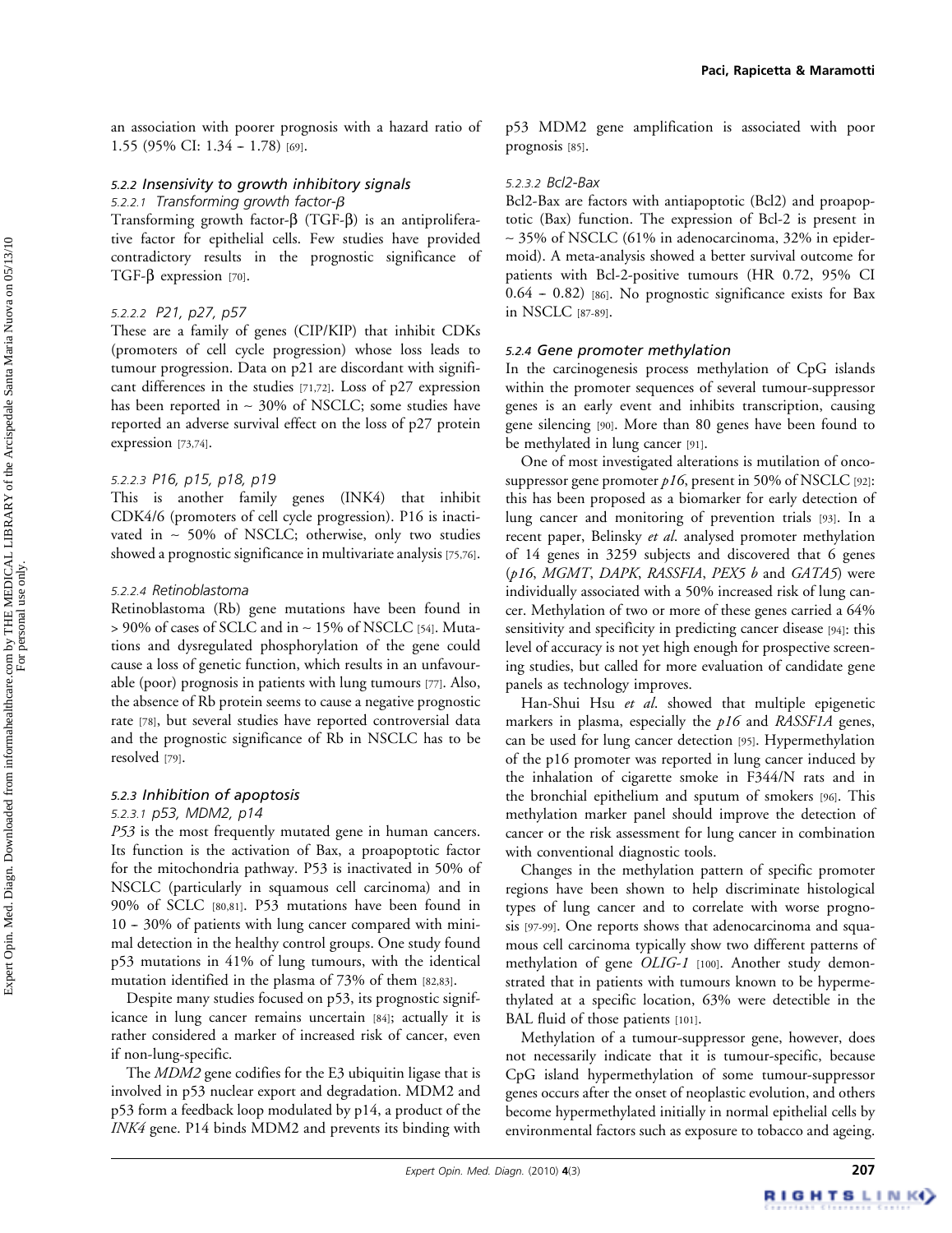Thus, such factors could be the source of false positives in the study of tumour-specific methylation.

## 5.2.5 Gene expression regulation

## 5.2.5.1 MicroRNA

MicroRNAs (miRNAs) are a class of single-strand endogenous non-coding RNA that act as gene expression regulators at post-transcriptional level. One miRNA can have also thousands of possible targets and  $\sim$  74 - 92% of gene transcription products are likely under miRNA control [102]. miRNA come from long hairpin precursors spliced by a cellular nuclease (Drosha) and exported in the cytoplasm, where they are cleaved further by Dicer enzyme in  $17 - 24$  nt filaments. miRNAs probably have a wide range of biological functions, including cell proliferation, apoptosis and stress resistance.

Since the first miRNA discovered (lin-4) in 1984, >8000 mature miRNA have been counted in primates, birds, fish, plants and viruses. Genes encoding miRNAs are frequently located at fragile sites, as well as regions of loss of heterozygosity, amplification and common breakpoint regions, suggesting that they could be considered as a new class of genes involved in human carcinogenesis [103]. Interestingly, miRNAs not only control the expression of known proteincoding oncogenes and tumour suppressors, but also act as oncogenes and tumour suppressors directly.

Several studies have demonstrated that miRNAs could be mutated or over/underexpressed in tumours and that patterns of expression could have utility in diagnosis, progression and prognosis staging, and respond to the therapy. Besides, they could be an important tool for the differential diagnosis between primary lung cancer and metastasis [104-106]. Moreover, the tumour-derived miRNA are resistant to RNase digestion; these data suggest that circulating miRNAs could be clinical biomarkers for bloodbased detection of human cancer, reflecting profile expression of solid tissues [107]. By comparing profile expression of miRNA between lung cancer tissue versus the corresponding non-cancerous lung tissue, a variable number of miRNA  $(35 - 45)$  showed statistical significant difference. Unfortunately not so many RNAs present the same pattern of expression in lung cancers, some being upregulated and others being downregulated in contrasting reports [104,108]. A remarkable aspect is the altered profile expression of miR-NAs consisting in downregulation of those with oncosuppressor activity as demonstrated in smoke rat lung [109], reflecting a very early phase of carcinogenesis.

Six miRNAs (miR-205, miR-99b, miR-203, miR-202, miR-102, miR-204) were found to be expressed differently in adenocarcinoma and squamous cell carcinoma, whereas five miRNAs (miR-21, miR-191, miR-155, miR-210, miR-126) shared both histological types of NSCLC [110]. The first test utilising unique miRNA profiles to differentially diagnose squamous from non-squamous was developed by Rosetta Genomics and was able to classify squamous from non-squamous NSCLC at 90% of specificity and 96% of sensitivity. Recently, a single miRNA was proven to be discriminating in the diagnosis of squamous cell lung cancer [111].

A recent study identified a five miRNA-signature profile (let-7a, miR-221, miR-137, miR-371, miR-182) closely associated with overall and disease-free survival and cancer relapse in NSCLC patients independently from histology and stage subgroups [112]. Low expression of let-7a and overexpression of miR-155 were associated with shortened postoperative survival, and this prognostic impact maintained significance after adjusting for age, sex, disease stage and smoking habits in multivariate analysis [110]; on the contrary, reduction of let-7 expression was not correlated with the prognosis of BAC [113]. Further studies identified eight miRNA to be related to prognosis of patients with adenocarcinoma: high expression of miR-155, miR-17, miR-3p, miR-106a, miR-93, miR-21 and low expression of let-7a-2, 7b, miR-145 were significantly associated with worse prognosis [102].

Let-7 was the first miRNA downregulated in lung tumour to be discovered and it is one of the most examined because of its potential anticancer activity (it is able to inhibit lung cancer cell growth in vitro). Downregulation of Let-7c is detected by northern analysis in  $25 - 75%$  of lung cancers and  $\sim$  30% for Let-7g [114]. Let-7 is a negative regulator of Ras family and MYC gene pathways (N-Ras, H-Ras, K-Ras) acting as a tumour-suppressor gene [115] and probably also as an antiangiogenetic factor [116]. Moreover, it is hypothesised that it could regulate levels of dicer (DCR) and consequently the equilibrium of various miR-NAs [117]. The association of miRNAs and tumour invasiveness is not well established yet, although transfection of three miRNAs (miR-137, miR-182, miR-372) conferred higher invasive potential to a low-invasive lung cancer line (CL1-0) [112].

On the contrary, the miR-17-92 cluster (containing miR-17-18-19-20-92) is highly overexpressed in lung cancer [118] and also in normal lung during embryonic development: transcription is upregulated by the c-Myc oncogene while targets include both oncogenes and tumour-suppressor genes.

MicroRNAs are potential new biomarkers in lung cancer, especially for early diagnosis and prognosis (i.e., biological behaviour) [119-121]. Their role as oncogenes or oncosuppressor genes is very relevant in pharmaceutics, as each endogenous oncogenic miRNA could be inhibited by singlestranded antisense nucleotides (siRNA), whereas overexpressing onco-suppressor miRNAs by viral vector could be induced to block cancer cells growth both in vivo and in vitro. A few examples of both categories have already been proposed and tested in Phase I/II trials with promising results: the advantages of miRNA-based drugs should be in vivo stability, long-term activity and low toxicity, although caution should be taken in systemic administration of these drugs because of uncontrolled gene-silencing (siRNA are relatively more specific) [102].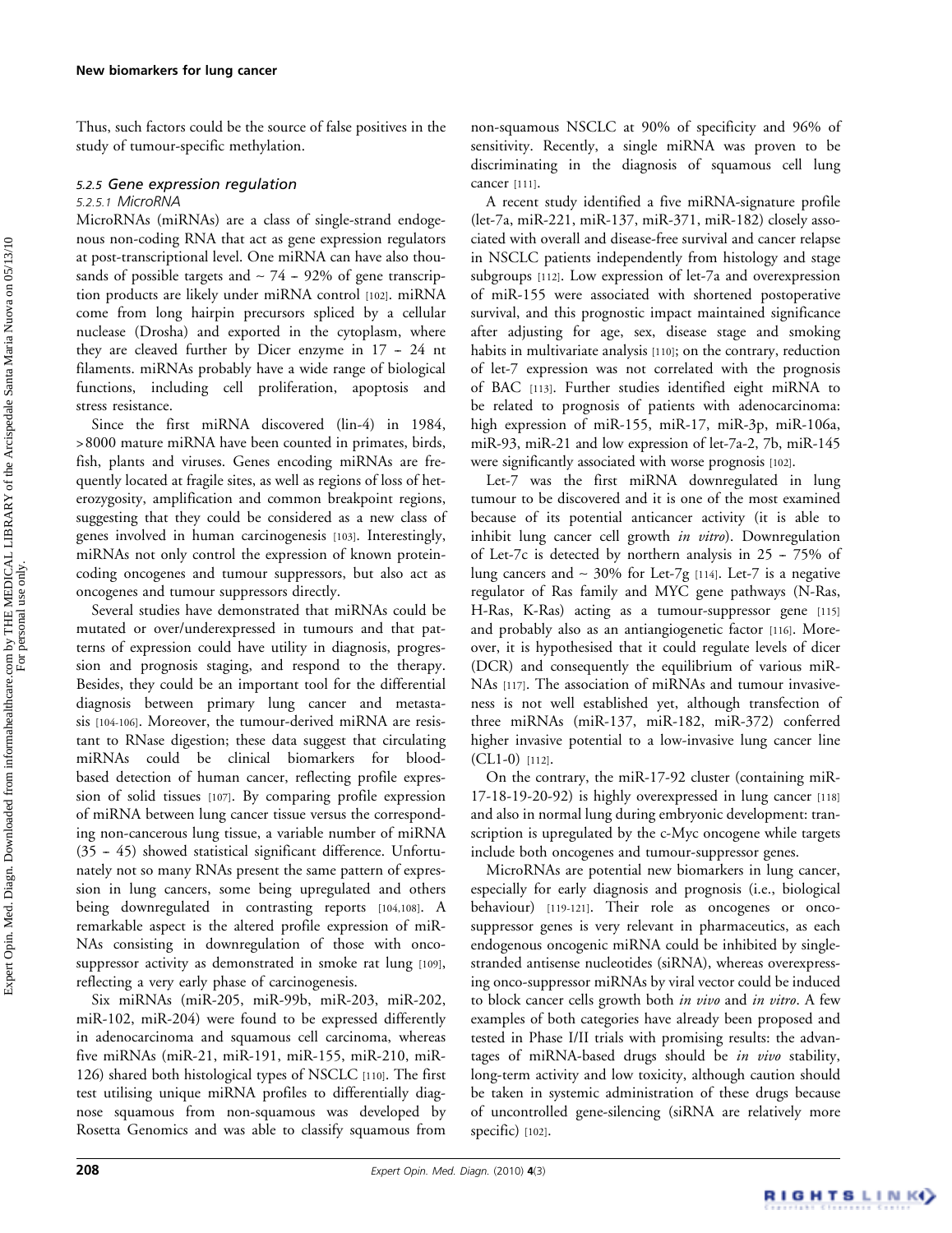## 5.2.6.1 ERCC1/RRM1

Although cisplatin-based adjuvant chemotherapy showed a benefit in survival of surgically resected patients, the overall impact is low: a biomarker of sensitivity/resistance to cisplatin would allow the selection of responsive patients in an adjuvant setting, avoiding exposure to useless adverse side effects. Resistance to platinum agents depends on DNA repair mechanisms.

ERCC1 (Excision cross complementation group 1) and RRM1 (Regulatory subunit of ribonucleotide reductase) both belong to the nucleotide excision repair pathway (NER), which is responsible for the repair of various DNA errors caused by tobacco carcinogens and cisplatin adducts. NER was first studied in xeroderma pigmentosum, but appears to affect response to both surgical and medical treatment of NSCLC. High levels of RRM1 are associated with better prognosis and longer disease-free survival [122].

The most consistent evidence about the role of ERCC1 and RRM1 in predicting response to chemotherapy comes from the International Adjuvant Lung Cancer Trial (IALT): patients who received chemotherapy had a better survival in the presence of ERCC1-negative tumours, whereas patients who did not receive chemotherapy showed a longer survival in the presence of ERCC1-positive tumours [123]. To explain these contrasting results it has been hypothesised that ERCC1 plays a positive role in early untreated patients, preventing further DNA mutations that could lead to increased cell proliferation and invasiveness, but the same mechanism could contrast the cisplatin mechanism of action by repairing DNA mutations from cisplatin-adducted products themselves. The introduction of this rationale in choosing drugs in an adjuvant setting demonstrated a favourable impact on prognosis, improving survival from 39.3 to 50% [124].

## 5.2.7 Genomic instability

Microsatellite instability (MSI) refers to the insertion of repeating nucleotide units within the genome: these insertions result in frameshift mutations and aberrant protein expression. The most widely used method for MSI study is a PCR-based method. Studies have reported a high percentage of MSI frequency in patients with lung cancers [125].

Examination of chromosomes for loss of heterozygosity (LOH) is used as an indicator for the presence of a tumoursuppressor gene locus. LOH can indicate an early stage of cancer or simply the susceptibility to develop it [126]. In lung cancer the loss of heterozygosity of chromosomal regions on 3p, 5q, 9p and 12p is well documented [127,128]. Wistuba et al. performed high-resolution chromosome allelo-typing using a panel of 28 3p markers and showed that 3p losses were found in 96% of lung cancers and 78% of preneoplastic/preinvasive lesions [129].

Another potential lung genetic biomarker is BJ-TSA-9. It is a tumour-specific gene highly expressed in lung cancer

tissues. In the study of Li et al., the BJ-TSA-9 mRNA was expressed in 52.5% (21 of 40) of human lung cancer tissues and was especially high in lung adenocarcinoma (68.8%). The overall positive detection rate was 34.3% (24 of 70) in peripheral blood mononuclear cells (PBMCs) of patients with various types of lung cancer and was 53.6% (15 of 28) in PBMCs of lung adenocarcinoma patients [130]. In combination with two other tumour markers, squamous cell carcinoma antigen (SCC) and lung-specific X protein (LUNX), whose mRNA expression is strictly limited to lung tissues, the detection rate was increased to 81.4% [131]. These genes may serve as a marker for lung cancer diagnosis, and in combination as a valid marker for prediction of recurrence and prognosis.

## 6. Proteomic approach

Despite several advantages of the genomic-based biomarkers, some limitations exist. First, accessibility to DNA from tissues, sputum or blood is limited to samples in which a sufficient amount of DNA is present. Second, reverse transcription (RT-PCR) or microarray data delineate the level of RNA present, which may not always indicate the level of protein present because many events occur during translation and post-transcriptional modification processes.

Proteins are easily obtained non-invasively from a variety of sources, including blood, sputum and exhaled breath condensate; the differential expression of proteins in malignant cells allows us to see exactly how the genetic changes are translated. Genomic analysis in fact is not able to recognise posttranslational modifications such as proteolysis, glycosylation, phosphorylation and acetylation, which are essential for biological activity [132].

Proteomic-based biomarkers can include proteins involved in inflammation or protein fragments generated by the aberrant tumour environment, proteins that act on tumour generation in response to the action of oncogenes and tumour-suppressor genes, as well as proteins involved in the acquisition of unlimited proliferation potential, sustained angiogenesis, and capacity of tissue invasion and metastatisation. Biomarker proteins can be detectable in the circulation as the free, shed proteins or as new autoantibodies to such proteins, the latter indicating that the host immune system can be exploited as a biosensor of the disease.

## 6.1 Proteomics technologies

Several proteomic methodologies, such as two-dimensional polyacrylamide gel electrophoresis (2D-PAGE), surface-enhanced laser desorption/ionisation time-of-flight (SELDI-TOF), matrix-assisted laser desorption/ionisation (MALDI-TOF), protein arrays, iTRAQ and multidimensional protein identification technology (MudPIT) have been used to analyse different biological samples, including serum, plasma and cancer tissue, in order to identify new tumoural biomarkers.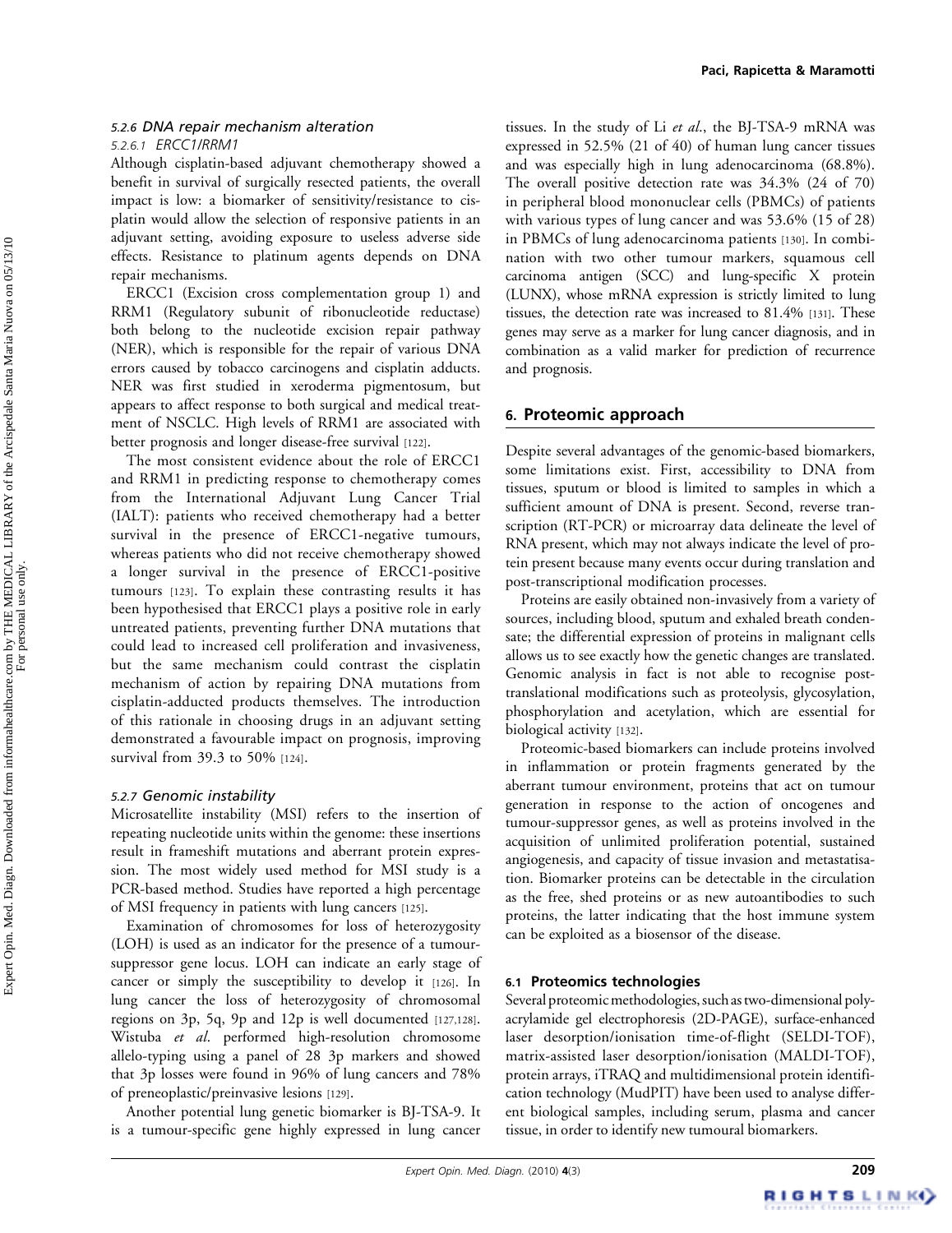## 6.1.1 Two-dimensional electrophoresis

Since 1974, two-dimensional electrophoresis has been the most widely utilised technique in the proteomic field to study the protein expression profile and to research biomarkers in patients with a cancer [133,134]. Since then, several reports concerning the study of the proteomic profile and the discovery of molecular markers in lung cancer using this technique have been published [135-137]. A recent discovery considered the identification of annexin A1 in tumour microvascular endothelial cells as a possible molecular candidate for diagnostic imaging and therapeutic targeting [138]. Compared with 2D-PAGE, 2D-DIGE contemporaneously allows the study of two different proteic patterns by using fluorescent tags. This technique presents a high reproducibility and allows an accurate quantification of protein expression differences [139].

## 6.1.2 MALDI-TOF

Mass spectrometry allowed the identification of proteins present in the clinical samples by the technique of matrixassisted laser desorption/ionisation time-of-flight mass spectrometry (MALDI TOF-MS) combined with the use of a database [140]. Yanagisawa et al. demonstrated that this technique is 100% accurate at distinguishing the healthy from the tumoural, and the histological type of the tumour [141]. Using two-dimensional electrophoresis coupled with MALDI-TOF-MS, Huang et al. identified 14 human proteins from the conditioned media of a non-small cell lung cancer cell line A549 [142]. Moreover, Alfonso et al. analysed 12 surgically resected lung cancers with a two-dimensional gel combined with MALDI MS and identified several proteins reported previously (such as annexin II, cathepsin D, HSP27, stathmin and MnSOD), confirming the validity of this technique in the identification of candidate biomarkers [143].

## 6.1.3 SELDI-TOF-MS

In the recent years, a shift has been seen from SELDI-TOF discovery, to direct spectral or spectral abundancebased comparison, over to label-based methods. A small amount of sample of interest is loaded onto ProteinChip arrays that selectively bind different subsets of proteins in crude samples according to their surface chemistries. Biomarker Wizard software analyses the spectral map and detects differentially expressed protein/peptides with statistical significance. Applications of SELDI-TOF have been demonstrated for the early detection of lung cancer [144]. However, there is some controversy over this technology [145].

## 6.1.4 Protein array technologies

Reverse phase arrays is a more suitable method for biomarker screening or validation than discovery of new proteins; hundreds of patient specimens can be spotted onto the same array, allowing a large number of samples to be compared simultaneously under the same conditions [146]. Each array is incubated with one particular antibody, and signal intensity proportional to the amount of analyte in the sample spot is

generated [147]. Signal detection is commonly performed by fluorescence, chemiluminescence or colorimetric methods and the results are quantified by scanning and analysed by software.

A recent report has shown that cell lysate from a lung cancer cell line was fractionated and arrayed onto a nitrocellulosecoated glass slide. Sera samples from 14 lung cancer patients, colon cancer patients and normal subjects were then incubated with the array slides. A total of eight fractions of the cell lysate were found to be recognised by sera from four patients, whereas none of the sera from normal individuals was positive [148]. The application of protein arrays in biomedical research is limited because of the production cost and the low specificity of antibodies used for detecting proteins in the sample.

## 6.1.5 iTRAQ and MudPIT

To perform differential labelling of clinical samples with iTRAQ, individual samples are trypsinised and each sample is labelled with a different isobaric label. Differentially labelled peptide mixtures are then combined at equimolar concentrations and further separated by two-dimensional chromatography, tandem mass spectrometry and database searching [149,150]. MudPIT is a non-gel approach that uses multidimensional high-pressure liquid chromatography (LC/LC) separation, tandem mass spectrometry and database searching [151]. With shotgun proteomics combined with MudPIT applied to the plasma of patients with lung cancer, 120 proteins have been shown to be expressed exclusively in the plasma of patients with lung adenocarcinoma [152,153]. A remarkable new orthogonal MS-based clinical assay, multiple-reaction-monitoring (MRM-MS), is expected to accelerate the discovery of cancer biomarkers, the verification of the biomarkers, and also their clinical translations [154]. Modification of this tool using isotope-coded antibody capture technology or by multidimensional fractionation will increase the sensitivity to nanograms per millilitre levels, which can make it possible to diagnose direct biological samples targeting specific cancer biomarkers [155-157].

## 6.2 Lung cancer protein biomarkers: potential

It is remarkable that some potential high-protein biomarkers for lung cancer exist that have not been used in clinical practice and operated in angiogenesis pathway, in invasion and metastasis pathway and in unlimited growth potential pathway. None of markers that have been investigated has shown consistent studies. CCNE, VEGF-A, p16, p27, betacatenin and E-cadherin have shown correlation with poor prognosis in a large number of studies.

## 6.2.1 Angiogenesis pathway

Vascular endothelial growth factor (VEGF) is a cytokine involved in angiogenesis in both physiological and pathological conditions; it is overexpressed in 60% of NSCLC and its presence (evaluated by immunoassay) correlates well with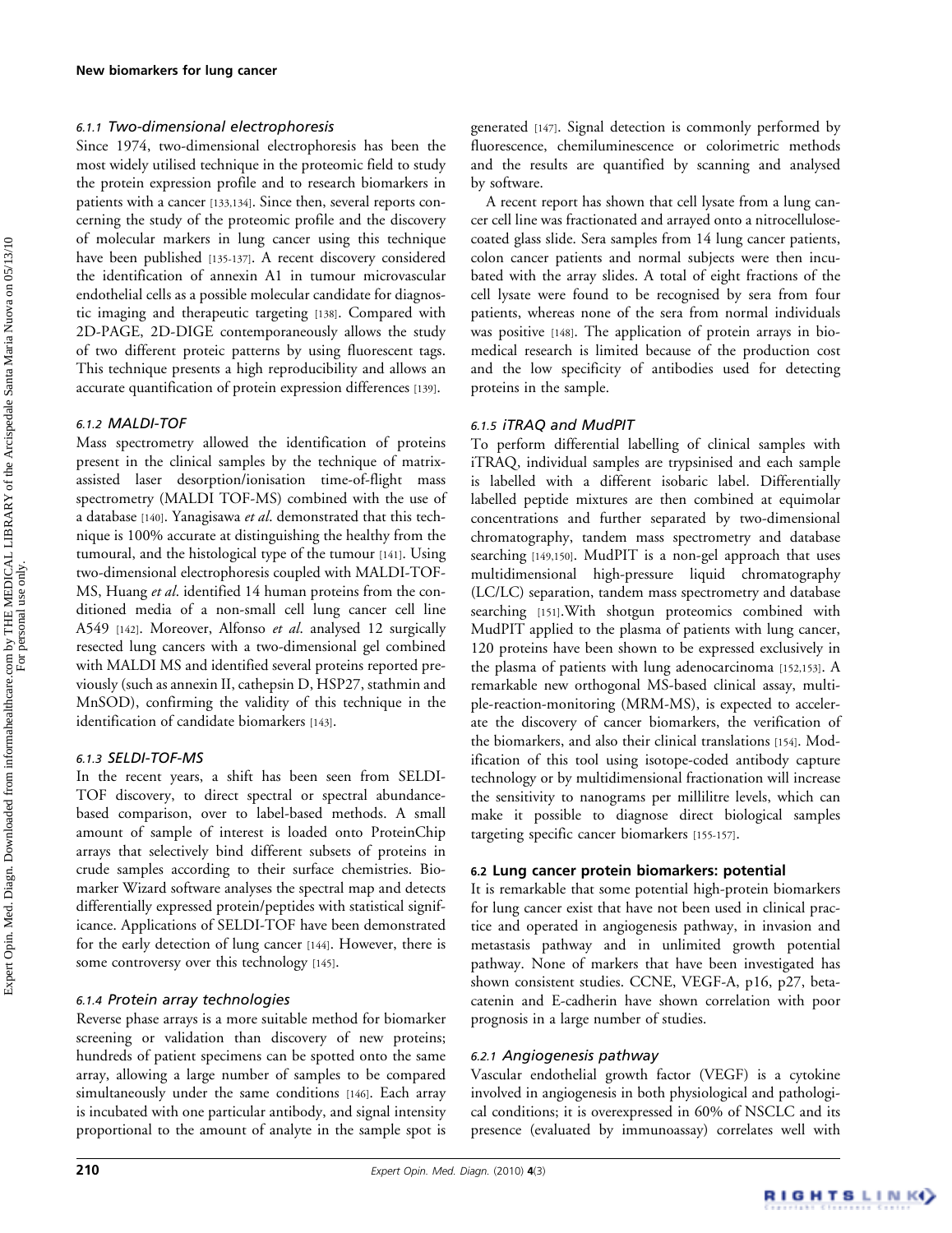tumour vascularisation, progression of disease and poor prognosis [158], although there is not complete consensus on that [159,160].

Connective tissue-activating peptide III (CTAP III) and neutrophil-activating protein-2 (NAP-2) belong to the subfamily of ELR+CXC chemokines that are powerful promoters of angiogenesis, tumorigenesis and metastases. Blood levels do not correlate with stage of disease but only with prognosis and risk of recurrence: in particular, levels remain higher even after surgery in patients that will develop local or distant disease. These two biomarkers have both been demonstrated to be able to detect lung cancer in stage 0/Ia and to improve prediction of lung cancer when considered in a model with age, smoke and lung function (AUC 0.84 versus 0.80) [161].

IL-8 is an effective angiogenetic cytokine found to be upregulated in cancer cells (up to 270-fold) by interaction with tumour-infiltrating macrophages, resulting in increased metastatic potential in vitro and worse prognosis [162].

Epithelial neutrophil-activating peptide (ENA-78) is another marker of tumour vascularisation in human specimens and also cancer growth rate in rat models expressing human cancer cells lines [163].

### 6.2.2 Invasion and metastasis pathway

Adhesions or junctional molecules (integrins, cadherins, selectins, immunoglobulin super gene family [IgSF], CD44) play an important role in tumour progression. Reduced expression of cathenins (reduction of beta-catenin is found in  $\sim$  30% of NSCLC) and E-caderin, two partner components of adherence junction cellular proteins, has been found to affect prognosis adversely, probably through higher metastatic potential [164,165]. A favourable prognosis is also reported for NSCLC with normal E-cadherin expression [166-168].

Matrix metalloproteinases (MMP) are a family of enzymes that can degrade fibrillar collagen and are also involved in metastatic spread. Results from most of the studies reported that high expression of MMP-2 and MMP-9 are poor prognostic markers for NSCLC, especially the expression of MMP-2 [169]. Most of the studies focused on tumour expression of MMP rather than stromal expression, which seems to be related to prognosis [170].

Nectin-4 oncoprotein is an immunoglobulin-like molecule overexpressed in NSCLC cells by transactivation of gene with a sensitivity and specificity are 53.7 and 97.7%, respectively. It increases the invasive ability of cells through activation of small GTPase Rac1 and it should be a new candidate as both serum/tissue biomarker and therapeutic target, as small RNA interfering probes against Nectin-4 suppress cell growth [171].

### 6.2.3 Unlimited growth potential pathway

The protein catalytic subunit human telomerase reverse transcriptase (hTERT) is responsible for genomic stability. hTERT is frequently expressed in NSCLC  $(50 - 90\%)$ ; it has been correlated with telomerase activity without any predictive value [172].

Otherwise, the existence of a large number of markers is notable, which have been less investigated for their putative diagnostic and prognostic value for lung cancer with promising or controversial results. These include the following proteins. A fragment of serum amyloid A (SAA, molecular mass 11.6 kDa) is significantly elevated in lung cancer patients. Its level increases with the clinical stage and is higher in squamous cell carcinoma subtype [173].

The secretion of dihydrodiol dehydrogenase (DDH) protein has been studied in lines of pulmonary adenocarcinoma A549 and the levels of proteic expression and of miRNA in NSCLC cancer tissue have been evaluated. The protein has subsequently been researched in serum of patients with NSCLC and healthy patients, showing a significant increase in them [142,174].

Recently, a serum glycoprotein, plasma kallikrein B1 (KLKB1), has been identified as a potentially useful biomarker in lung adenocarcinoma B7-H3 [175], which belongs to a family of immuno-modulating molecules (inhibitors of natural killer and T cells), and may have a role in escaping immune response by lung and other solid cancers.

Aberrant expression of a membrane and soluble form of B7-H3 was assessed in 68 patients with NSCLC and was demonstrated to be a valuable marker with comparable specificity  $(90 - 98%)$  but much higher sensitivity  $(48 - 71.4%)$ , depending on cutoff value), with an AUC of 0.8 (versus patients with COPD) and 0.87 (versus healthy subjects), which is much better than any other marker used at present [176].

Another protein biomarker is PGP 9.5, a neurospecific polypeptide, which has been studied in the past and is overexpressed in tumoural tissue [177]. Recently, some direct antibodies against PGP in patient serum with lung cancer have been highlighted [178]. Also, carbonic anhydrase IX [179], whose positive expression is associated with poorer prognosis and fragile histidine triad (FHIT), which is associated with better outcome [180].

Finally, Haptoglobin [181], fragment of apolipoprotein A-1 [142] and heterogeneous ribonuclear proteins A2/B1 (hnRNP A2/B1) [182] are also mentioned as lung cancer biomarkers with controversial results.

### 6.2.4 Autoantibodies

One potential group of serum biomarkers are autoantibodies that target specific tumour-associated antigens. The discovery of panels of tumour-associated antigens and autoantibody signatures with high sensitivity and specificity would aid the development of diagnostics, prognostics and therapeutics for cancer patients. The production of autoantibodies as a result of cancer immunosurveillance has been found to precede manifestations of clinical signs of tumorigenesis by several months to years [183]. The tumour-associated antigens are proteins that become immunogenetic after overexpression, mutations, incorrect degradation or wrong post-translational modifications [184]; the presence of these abnormalities could induce an immune response, with the production of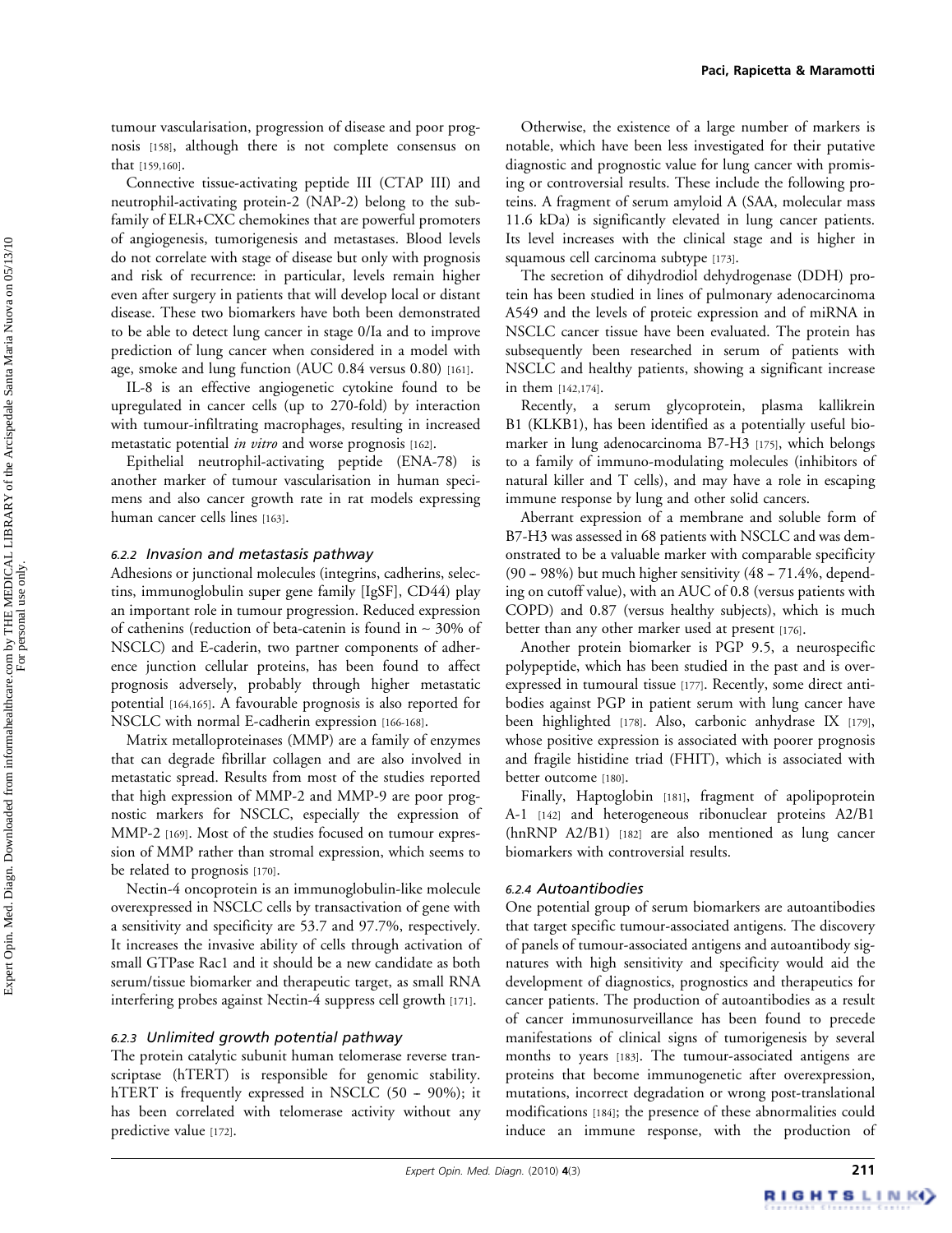autoantibodies that could be noticed in blood and be considered biomarkers of the presence of a tumour [185]. Autoantibodies against p53 have been identified in several kinds of tumour, including lung cancer, and seem to be associated with high-grade tumours and poor survival [186]. Although a single autoantigen would lack adequate sensitivity and specificity, a panel of tumour-associated antigens may overcome this problem by enabling multiple autoantibodies to be detected simultaneously [187].

Zhong et al. reported the use of combined autoantibodies as markers for early detection of non-small-cell lung cancer. They achieved >90% sensitivity and specificity in diagnosing stage I non-small-cell lung cancer using 5 antibody markers in serum samples [188]. Another recent study identified direct autoantibodies of serum against 14-3-3 theta protein and, moreover, tested the serum against a panel of 14-3-3 theta, annexin I and PGP 9.5 proteins. This panel gave a sensitivity of 55% and specificity of 95% in identifying lung cancer at the preclinical stage [189]. More than discriminating healthy individuals from patients with lung cancer, autoantibodies can be useful in distinguishing several subtypes of lung cancer [190]. Tureci et al. identified direct autoantibodies against NY-ESO-1, useful in distinguishing patients with SCLC and NSCLC [191]. Personalised profiles of tumor associated antigens (TAAs) and autoantibodies could be used to identify therapeutic targets to develop new vaccines for targeted immunotherapy against cancer. For example, constant and strong expression of neural cell adhesion molecule (NCAM) in small cell lung cancer supports the development of anti-NCAM immunotherapy for this cancer [192].

## 7. Metabolomic approach

Metabolomics is rapidly becoming another large area of study in cancer biomarker discovery. Metabolomics refers to the study of small-molecule metabolite profiles in specific times and under specific conditions, which represent the metabolic state of the cell or tissue. Metabolites include any metabolic intermediates, hormones and other components of signalling pathways [193].

Cancer cells are known to possess a highly unique metabolic phenotype and the analysis of metabolites may be used in the development of tumour-specific biomarkers because it gives a complete picture of metabolic changes that result in the malignant phenotype [194].

Current knowledge of lung cancer metabolism is limited. At this early stage of application to lung metabolism, a few metabolomic studies have demonstrated the utility of NMR and MS in providing global metabolite profiles in lung cells and tissues, bronchoalveolar lavage fluids, and urine from model animals grafted with lung cancers [195]. One study was conducted on lung cancer tissues resected from patients after administering the stable isotope tracer [U-13C]-glucose. The metabolic changes in human lung cancer patients were investigated by infusing labelled 13C-glucose and in

particular showed an altered but full Krebs cycle activity in lung tumour tissue and activation of anaplerotic pyruvate carboxylation [196].

## 8. Biomarkers in biological fluids

Several specimens have been investigated in the search for a useful and reliable source of biomarkers for early diagnosis of lung cancer. These include naturally produced or induced sputum, BAL, EBC, pleural fluid and blood (serum/plasma) (Table 2).

## 8.1 Bronchoalveolar lavage

Many biomarkers for the precocious diagnosis have been researched in BAL. The bronchoalveolar lavage is conducted by reaspirating the sterile saline solution infused into the airways of a patient undergoing bronchoscopy. DNA methylation and genomic instability are analysed in BAL specimens and cell-free lavage supernatants. The DNA methylation has been detected in BAL from lung cancer patients and healthy controls [197-201]. Kim et al. also reported a good correlation between methylation in tumours and BAL, ranging from 39 to 61% for the 5 loci they analysed [197]. Schmiemann et al. applied a marker panel (APC, CDKN2A/p16, and RASSF1) to detect cancer in 247 patients and reported 53% sensitivity and, in cases without a previous history of cancer, >99% specificity [201]. Also, the genomic instability can be identified in bronchoalveolar lavage of patients with cancer: a study showed a sensitivity of 73.9% and specificity of 76.5% for a panel of markers [202].

Unluckily, nowadays potential biomarkers studied in the material from BAL present a high specificity but a low sensibility to be used as markers of the presence of lung tumour. Analysis performed on DNA from cell-free lavage supernatants was more promising, for example, qualitative and quantitative analysis of extracellular mRNA gives interesting results [203].

## 8.2 Sputum

The advantages of sputum as a screening tool include its noninvasive procurement, and the fact that it contains cells from the lungs and lower respiratory tract. Sputum is produced by increased bronchial secretions and is commonly found in smokers, hence it can be used to screen high-risk populations. As the cytological evaluation of sputum samples presents a low sensitivity, several studies have addressed the identification of molecular biomarkers. DNA mutation, promoter hypermethylation and microsatellite alteration in sputum samples may be suitable biomarkers for the detection of lung cancer [94,204,205]. Abnormal methylation in the cytologically negative sputum samples was displayed by 64% of HOX A9, 50% of MAGE A1, 41% of MAGE B2 and 27% of p16 promoters, and 95.5% of the negative sputum samples from NSCLC patients showed abnormal methylation in at least one gene tested [206]. Nuclear image analysis appears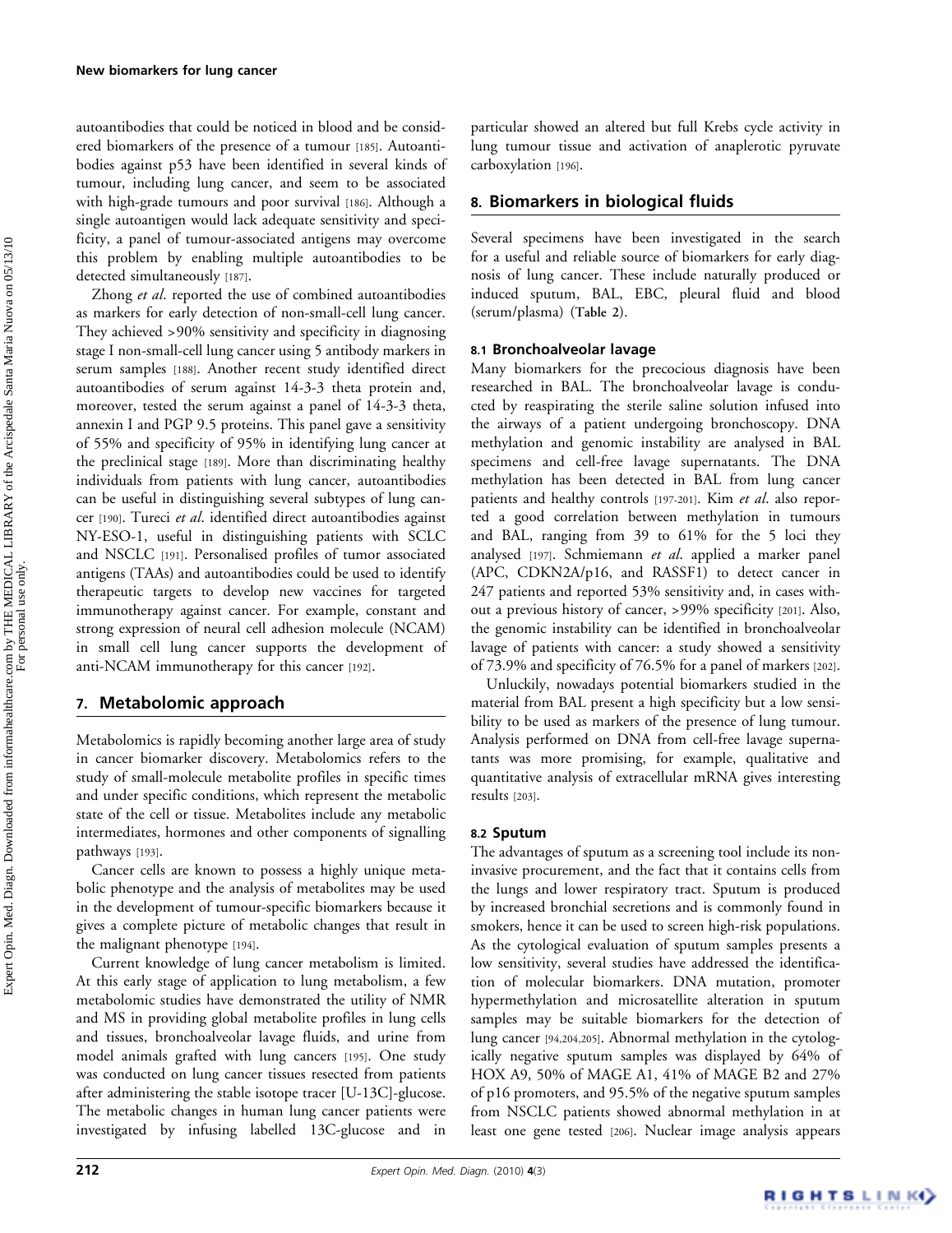|  |  | Table 2. Tumour biomarkers in biological specimens. |  |
|--|--|-----------------------------------------------------|--|
|--|--|-----------------------------------------------------|--|

| <b>Biomarker</b>                                             | <b>Specimen</b> | Cancer<br>type | Sensitivity (%) | Specificity (%) | Ref.                    |
|--------------------------------------------------------------|-----------------|----------------|-----------------|-----------------|-------------------------|
| <b>Total DNA</b>                                             | Serum/plasma    | NSCLC/SCLC     | $53 - 54$       | 100             | $[218]$                 |
| hTERT                                                        | Serum/plasma    | <b>NSCLC</b>   | 90              | 86              | $[220]$                 |
| Her2/neu mRNA                                                | Serum/plasma    | NSCLC/SCLC     | 39              | 100             | $[239]$                 |
| hnRNP B1 mRNA                                                | Serum/plasma    | NSCLC/SCLC     | $45 - 78$       | $52 - 100$      | [239, 240]              |
| P16 methylation                                              | Serum/plasma    | <b>NSCLC</b>   | $34 - 72$       | 100             | $[241 - 243]$           |
| TP53 mutation                                                | Serum/plasma    | <b>NSCLC</b>   | $17 - 73$       | 100             | [244, 245]              |
| K-ras mutation                                               | Serum/plasma    | <b>NSCLC</b>   | $0 - 24$        | Ξ.              | [241, 246]              |
| 5T4 mRNA                                                     | Serum/plasma    | <b>NSCLC</b>   | 43              | 52              | $[225]$                 |
| CDH13, CDKN2A/p16, FHIT, RARB, RASSF1A                       | Serum/plasma    | NSCLC/SCLC     | 73              | 82              | $[223]$                 |
| TMS1, RASSF1A, DAPK methylation                              | Serum/plasma    | <b>NSCLC</b>   | 72              | -               | [246]                   |
| APC methylation                                              | Serum/plasma    | <b>NSCLC</b>   | 47              | 100             | $[247]$                 |
| Microsatellite alterations (various panels)                  | Serum/plasma    | NSCLC/SCLC     | $24 - 85$       | $65 - 100$      | $[222, 241, 248 - 251]$ |
| <b>Total DNA</b>                                             | Sputum          | <b>NSCLC</b>   | $45 - 82$       | 90              | [207, 252]              |
| hnRNP A2/B1                                                  | Sputum          | <b>NSCLC</b>   | 82              | 65              | [253]                   |
| P16-MGMT-RASSF1A -methylation                                | Sputum          | <b>SCC</b>     | $5 - 100$       | 78              | $[204]$                 |
| HOX A9, MAGE A1-B2 methylation                               | Sputum          | <b>NSCLC</b>   | $27 - 64$       | -               | $[206]$                 |
| Chromosomal instability (FISH)                               | Sputum          | <b>NSCLC</b>   | $41 - 50$       | 94              | [208, 254]              |
| p-53, K-ras, p15, APC, CDKN2A/p16,<br>and RASSF1 methylation | <b>BAL</b>      | <b>NSCLC</b>   | 53              | -               | $[201]$                 |
| hnRNP A2/B1                                                  | <b>BAL</b>      | <b>NSCLC</b>   | 96              | 82              | $[255]$                 |
| TP53 mutation                                                | EBC             | <b>NSCLC</b>   | 36              | 100             | $[256]$                 |
| 3p microsatellite alterations                                | EBC             | <b>NSCLC</b>   | $12.5 - 35$     |                 | $[213]$                 |
| Endothelin-1                                                 | EBC             | <b>NSCLC</b>   | Not reported    | ÷               | $[210]$                 |
| IL-2, TNF- $\alpha$ , leptin                                 | EBC             | <b>NSCLC</b>   | Not reported    |                 | $[214]$                 |

BAL: Bronchoalveolar lavage; EBC: Exhalate breath condensate; NSCLC: Non-small-cell lung cancer; SCLC: Small-cell lung cancer.

highly promising for improving or refining diagnosis beyond the use of a conventional sputum cytology examination. Palcic et al. analysed malignancy-associated changes in nonmalignant sputum cells by means of semiquantitative nuclear image analysis and demonstrated 45% sensitivity and 90% specificity in stage I lung cancer [207]. The applicability of multitarget FISH to sputum analysis has also been assessed recently, but Kettunen et al. demonstrated that FISH sensitivity (50%) did not significantly exceed the sensitivity of sputum cytology (44%) in lung cancer diagnosis [208].

## 8.3 Exhaled breath condensate

EBC collection is an easy, repeatable and totally noninvasive procedure, unrelated in any way to patient airway function; these characteristics make it an ideal biological fluid for an eventual screening procedure and precocious diagnosis of lung cancer [209]. However, standard procedures concerning sample collection and results presentation need to be established. In exhaled breath there are numerous biologic molecules that can be able to reflect the status of lung, in fact, breath condensate is composed not only by water vapour but it also contains lipids, proteins, DNA and products of oxidation derived from the fluid lining the respiratory tract. The quantity of these molecules depends on the state of health of the patients in the analysis [210]. Carpagnano et al. studied the levels of ET1-1 in EBC of patients with lung cancer and found significant differences between healthy controls and

NSCLC patients, and between stage I-III and stage IV patients [211]. The same group demonstrated that the number of microsatellite alterations on chromosome locus 3p in DNA present in EBC of patients with NSCLC and healthy patients was significantly higher in the NSCLC patients [212], and recently they found that the number of 3p microsatellite alterations found in the exhaled breath condensate DNA shows a remarkable correlation with patient's survival [213]. In a recent case/control study, they found a high quantity of three analytes (II-2, TNF- $\alpha$  and leptin) in patients, particularly in an advanced phase of the disease [214].

Some researchers reported that unique volatile organic compounds (VOCs) are exhaled in the breath of patients with lung cancer, and this may have potential diagnostic importance [215]. Since then new techniques using VOCs have been developed. Mazzone et al. used a colorimetric sensor array in 143 subjects: 49 had NSCLC, 73 had various chronic lung diseases such as COPD, idiopathic pulmonary fibrosis, pulmonary arterial hypertension and sarcoidosis, and there were 21 controls. Once a prediction model had been developed using 70% of the subjects, it could be used to predict the presence of lung cancer in the remaining 30% with a sensitivity of 73.3% and specificity of 72.4%. Although this suggests only moderate accuracy of the diagnosis, the study does prove the potential of this technique [216].

Finally, by mass spectrometry Gianazza et al. identified some cytokeratins in EBC of smokers, demonstrating that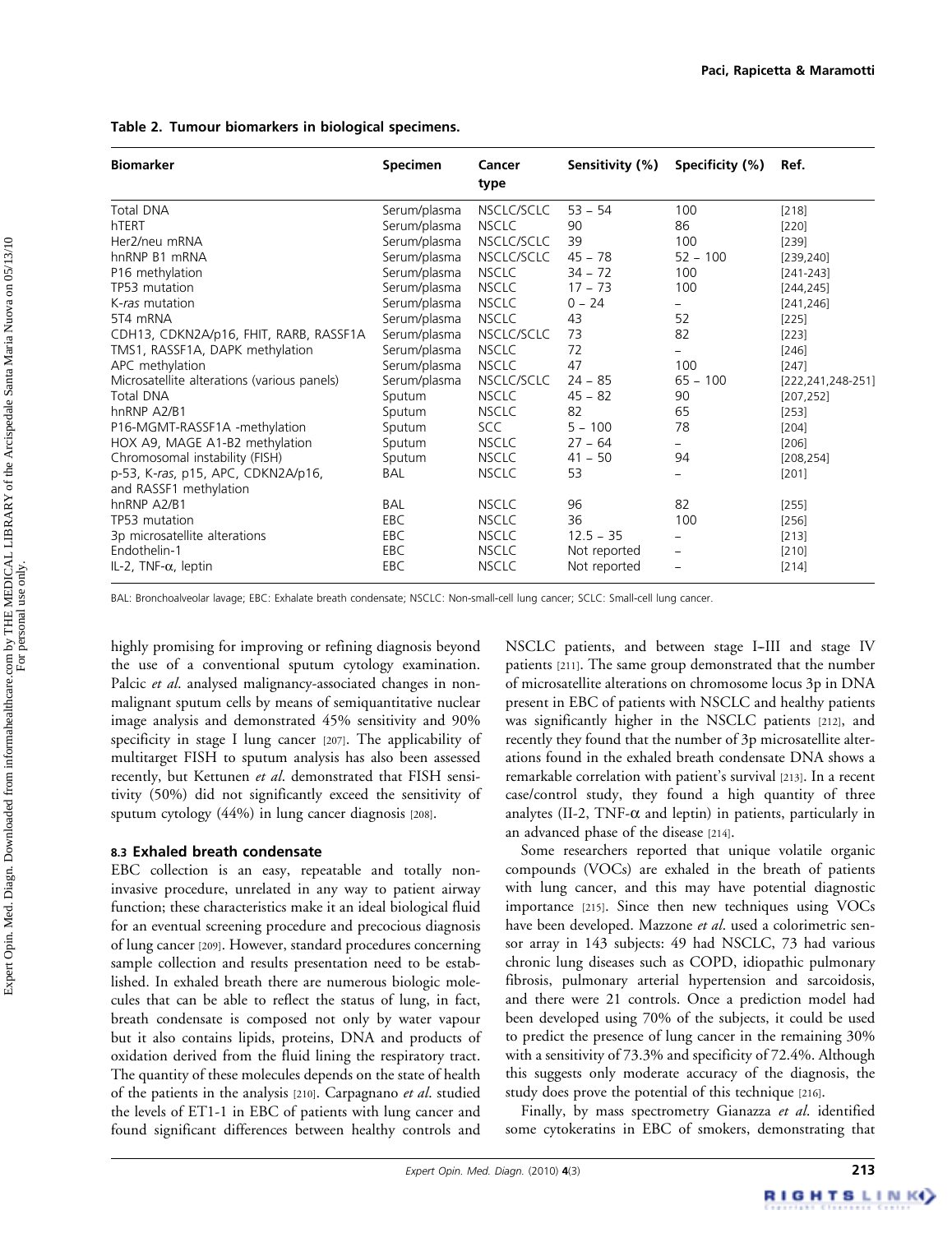the exposure to toxic chemicals may cause structural alterations in lung, resulting in a diagnostic signature [217].

## 8.4 Plasma and serum

Sampling blood and its derived plasma or serum from a patient is among the least invasive techniques in medical practice [150], therefore extensive research projects are now being conducted to evaluate in detail the diagnostic value of multiple biomarkers measured in the peripheral blood.

Quantitative measurement by real-time PCR of free DNA in serum/plasma might be considered a highly promising and very cost-effective biomarker for lung cancer screening and detection. The authors and others reported that cancer patients have a higher level of circulating DNA than noncancer cases [218,219]. Sozzi et al. applied quantitative realtime PCR of the  $hTERT$  gene to measure cancer-derived DNA and to discriminate lung cancer patients from healthy smoking and non-smoking controls. Very satisfactory sensitivity (90%) and specificity (86%) were demonstrated, with a positive predictive value of 90% and negative predictive value of 90%. Sixty-nine of 100 evaluated NSCLC patients and 2 of 100 controls showed elevated circulating DNA levels, which were 8 times higher in the plasma of patients than controls (24.3 versus 3.1 ng/ml) [220]. The authors' report confirmed literature data, establishing a lower cutoff value (2 ng/ml) and defining that more elevated concentrations of DNA are correlated with the status of the disease [218].

Genetic and epigenetic alterations can be detected in circulating DNA [221,222]. There are multiple reports of DNA methylation in blood but the data referring to sensitivity and specificity are discordant. Recently a report examining the methylation of CDH13, CDKN2A/p16, FHIT, RARB, RASSF1A and ZMYND10 (BLU) in which methylation of any 2 loci in plasma was considered cancer positive showed 73% sensitivity and 82% specificity [223], whereas Belinsky et al. recognised that sensitivity ranged from 7 to 27% for CDH13, CDKN2A/p16, DAPK, GATA5, MGMT, PAX5 $\alpha$ , PAX5 $\beta$  and RASSF1A in serum, but is much higher in sputum for the same samples [224].

Apart from the plasma DNA studies, interesting reports concerning tumour-related circulating mRNA and miRNA in the peripheral blood of lung cancer patients should also be mentioned. Kopreski et al. showed the possibility of extraction of 5T4 mRNA, a glycoprotein frequently overexpressed in epithelial malignancies, from the serum of patients with breast and lung cancer. This potentially permits the identification of patients who might benefit from 5T4-direct therapy [225]. Lodes et al. showed that sufficient miRNAs are present in 1 ml of serum to detect miRNA expression patterns, without the need for amplification techniques. Besides, the patterns obtained seem to be able to discriminate between normal and cancer patients samples [226]. The stability of miRNAs in serum makes them potentially new clinical biomarkers for diagnosis and prognosis [102,227]. The specific description of expression profiles of miRNAs in

lung cancer has been described in section 5.2.5.1 dedicated to miRNA.

## 9. Biomarkers and therapy

Proper selection of patients and therapies is key in lung cancer treatment because a remarkable percentage of patients do not respond to commonly used drugs. Furthermore, developing resistance to chemotherapy is a significant problem in patients with lung cancer, contributing to disease relapse, progression and death: tailoring therapies to every subject represents an attractive aim that would avoid useless toxic effects reaching the higher therapeutic responses. The biomarkers underlying the multistep phases of carcinogenesis promise to have a potential role as either a prognostic factor (i.e., determining the effect of tumour on the patient) or a predictive factor (determining the effect of treatments on the tumour). Identifying the subset of patients who could benefit from therapies even in the early stages of lung cancer and at the same time predicting drug responsiveness of such patients seem to be the major key points to reduce lung cancer mortality independently from diagnostic anticipation. Some of the prognostic and predictive factors in NSCLC, as some of the current tailored-targeted therapies available, are summarised in Tables 3 and 4.

Initial studies using consolidated technologies such as IHC have led to the discovery of the value of EGFR mutation in predicting response to TKi therapy, whose clinical relevance has been described above. Since 2001 attention has focused even more on gene expression profile using DNA-microarray. A first study conducted by Staunton et al. in a collection of 60 human cancer cell lines demonstrated that transcriptional profiling was able to predict drug sensitivity in an independent test set [228], and results were enriched by Potti et al., who added useful information about inverse sensitivity to docetaxel-etoposide and docetaxel-PI3-kinase inhibitor, candidating them as second-line therapies [229]. Using the same data, Hsu et al. found inverse correlation between cisplatin and docetaxel, pemetrexed and abraxane [230], whereas Gemma et al. did not demonstrate correlation of gemcitabine with seven commonly used drugs in lung cancer therapy, suggesting it for combinations therapy regimens [231]. Despite the gene expression profile showing that information collected from cell lines could discover predictors of drug sensitivity in lung cancer patients, meaning that they can represent more accurately the complexity of cellular biology in both healthy and cancer cells, all these studies, for the known above-mentioned limitations, need further validation in larger prospective clinical trials.

At least two considerations should be pointed out. First, no data are actually available about change of molecular profile of a tumour at the first diagnosis and after surgery or chemotherapy: this implies that repeated biopsy could be necessary in the presence of a metastasis or local recurrence to define the validity of specific drug targets. Second, technical issues should be considered in the calculation of cost/effectiveness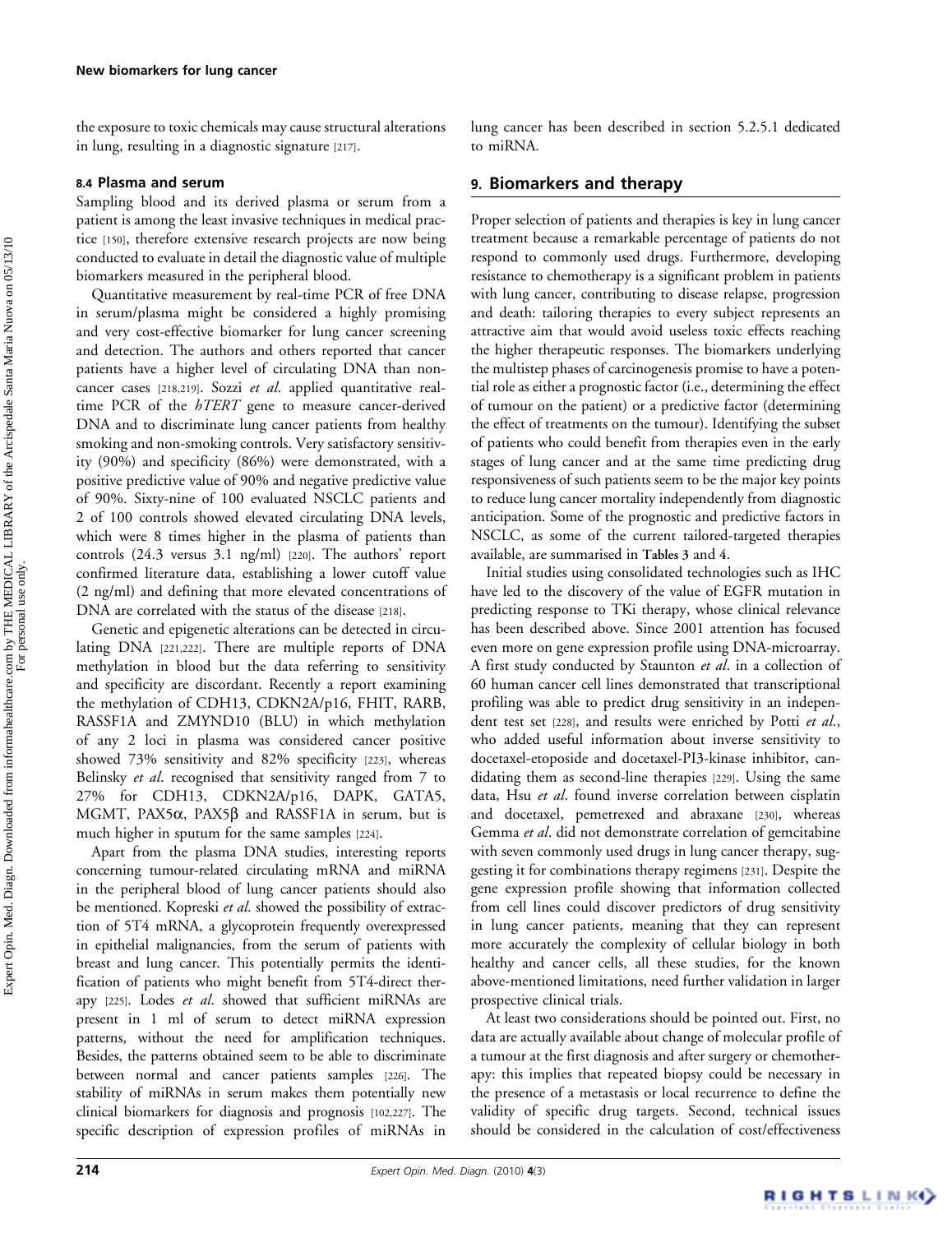## Table 3. Biomarkers with prognostic value.

| <b>Marker</b> | <b>Prognostic clinical significance</b>                         | <b>Method of detection</b> | Ref.           |
|---------------|-----------------------------------------------------------------|----------------------------|----------------|
| ERCC1         | Contrasting results in untreated patients                       | Immunohistochemistry       | [123, 257]     |
| RRM1          | Positivity confers better prognosis in untreated patients       | aPCR                       | [122]          |
| BRCA1         | Overexpression confers worse prognosis in untreated patients    | aRT-PCR                    | $[258]$        |
| p53           | Positivity and TP53 mutation associated with worse prognosis    | Immunohistochemistry       | $[259]$        |
| k-RAS         | Mutation associated with worse survival                         | Sequence analysis          | $[260]$        |
| Beta-tubulin  | Positivity associated with worse prognosis                      | Immunohistochemistry       | [261]          |
| EGFR          | High gene copy number associated with worse prognosis           | <b>FISH</b>                | [51, 260, 262] |
|               | Mutation associated with better prognosis in untreated patients | Sequence analysis          | [260, 262]     |

Adapted with permission from [232].

FISH: Fluorescence in situ hybridisation; qPCR: Quantitative polymerase chain reaction; qRT-PCR: Real-time quantitative polymerase chain reaction.

| Marker | Predictive clinical significance                          | <b>Method of detection</b> | Ref.                |
|--------|-----------------------------------------------------------|----------------------------|---------------------|
| ERCC1  | Positivity predicts resistance to cisplatin               | Immunohistochemistry       | [123, 257]          |
| RRM1   | Overexpression may indicate resistance to cisplatin       | aRT-PCR                    | [263]               |
| BRCA1  | Overexpression may indicate resistance to cisplatin       | aRT-PCR                    | [264]               |
| p53    | Expression predicts sensitivity to cisplatin              | Immunohistochemistry,      | [123, 259]          |
|        | TP53 mutation confers resistance to cisplatin             | Sequence analysis          |                     |
| k-RAS  | Positivity associated with insensitivity to adjuvant      | Sequence analysis          | [123, 259]          |
|        | CHT in early disease                                      |                            |                     |
|        | Resistance to treatment with EGFR-TKi in advanced disease | Sequence analysis          | [260, 262]          |
| EGFR   | Expression, mutation and high copy number confer          | Immunohistochemistry,      | [51, 260, 262, 265] |
|        | high responses to EGFR-TKi in advanced disease            | FISH, sequence analysis    |                     |

Adapted with permission from [232].

FISH: Fluorescence in situ hybridisation; qRT-PCR: Real-time quantitative polymerase chain reaction.

of a biomarker because most of the sophisticated molecular techniques reported and described (apart from immunohistochemistry) are not available in a larger number of routine clinical laboratories [232].

## 10. Conclusion

Despite many efforts, lung cancer remains a fatal disease with poor prognosis. The disease typically presents as a highly aggressive neoplasm with frequent occurrence of lymph node and distant metastases. The high mortality is a result of late diagnosis. Most patients with lung cancer are still diagnosed at an advanced stage and at present no screening tests are available. Early diagnosis is crucial to decreasing lung cancer mortality, and personalised therapy based on genetic or functional markers may improve response to treatment.

Significant advances in our understanding of the molecular and genetic changes involved in lung carcinogenesis have provided the basis for many investigations of possible lung cancer biomarkers. Lung cancer biomarkers may allow us to identify populations who would benefit from computed tomography screening, may differentiate individuals with benign pulmonary nodules from those with early malignancies and may allow for personalisation of lung cancer treatment based on tumour characteristics.

Several biomarkers have been studied exhaustively. Despite some markers being promising none of them has been proved to be sufficiently useful for clinical use; the data are often retrospective, troubled by small size, a lack of reproducibility or inconsistent controls between studies, thus confirmation with prospective and larger studies is needed. Moreover, it remains unclear not only which genomic predictor of prognosis is the best but also whether specific genes or entire signatures are most important in predicting outcome. The future lies probably in a panel of biomarkers instead of individual assays.

So, at present, there is no consensus on the proven value of the clinical use of biomarkers for diagnosis, staging, prognosis and monitoring for disease relapse or treatment response; however, there has been considerable progress in elucidating the role of these biomarkers in activating key intracellular signalling pathways, and this may lead to improved outcomes.

## 11. Expert opinion

As the literature shows, researchers are engaged to identify biomarkers that have the characteristics of ideal biomarkers. However, most studies lack consistency of cases and methodological correctness to reach valid conclusions, therefore results still remain controversial, and although some markers seem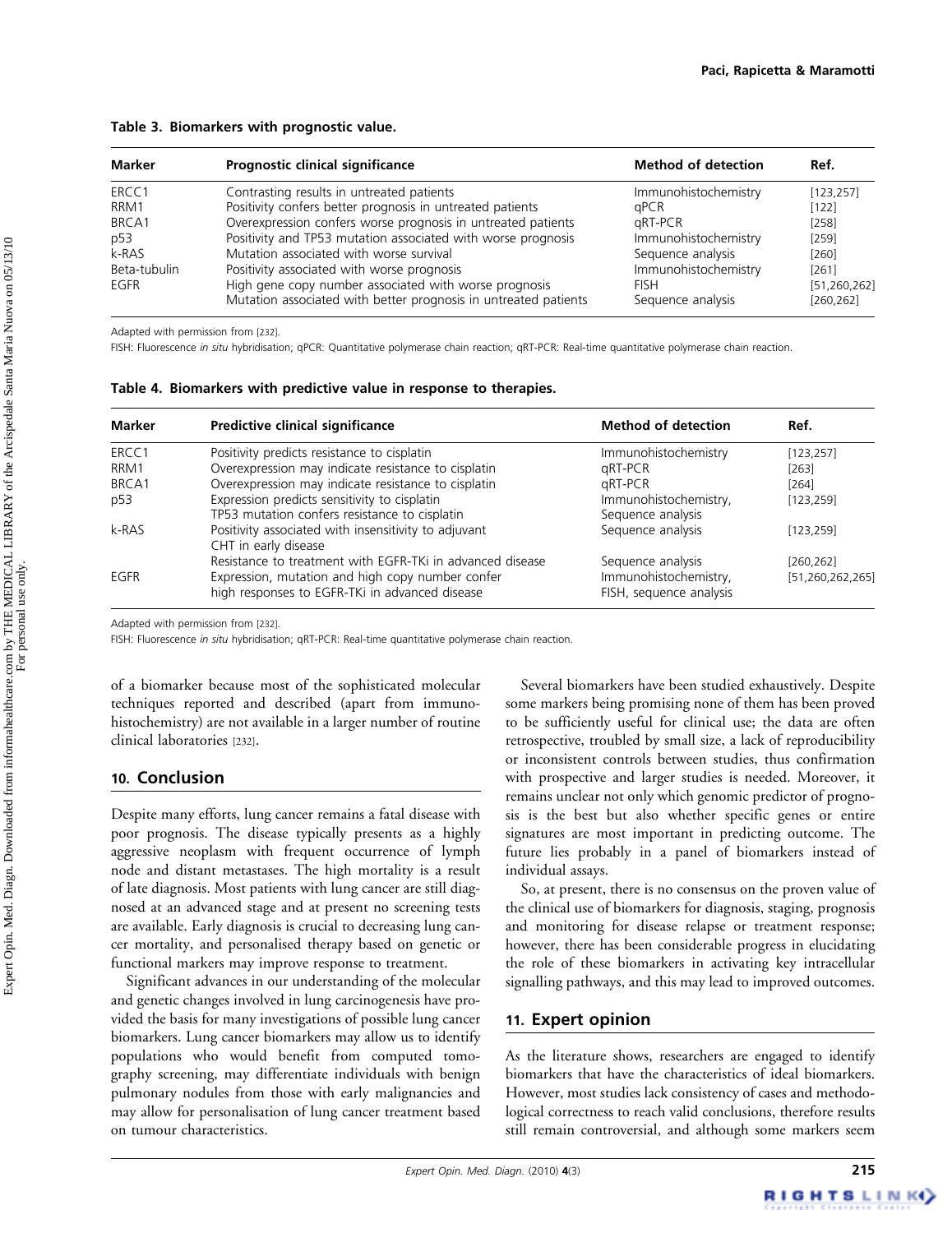to be promising it could easily be concluded that so far no useful biomarkers for clinical use in lung cancer exist. As lung cancer results from the acquisition of multiple somatic mutations, it would be unlikely that a single gene expression pattern could effectively predict the clinical behaviour of the disease.

Probably, in parallel to an increase and use of new technologies and research of new biomarkers, it would be useful to concentrate efforts on identifying the best panel between the most studied markers, or to integrate various forms of data, including clinical variables and multiple gene expression profiles that would allow solid predictive models to be built for the single patient. Combining them with imaging technologies could improve cumulative accuracy further.

Note that actually only a limited number of cancer biomarkers have been approved by the FDA and are now in use for cancer detection, monitoring, prognosis or therapy selection; so far no cancer biomarkers have been approved for early diagnosis. Although lung cancer is a deadly disease, none of the lung cancer biomarkers is approved by the FDA at present. Nevertheless, the working field is not as rewarding in terms of results. Every effort made in improving technologies, methods of validation, approaches for development, in better understanding of the disease, which could bring a small contribution to improvement of clinical management and prognosis of these patients, has to be taken into account.

Validation by clinical trials in large cohorts of patients, high sensitivity and specificity technology platforms, as well as stringent statistic/bioinformatics tools are necessary before new molecules can be translated into the clinic as reliable biomarkers.

Precise sample handling (collection procedures, type of containers used, preservatives added to the sample, stability, processing and storage conditions) is essential for analytical reliability and reproducibility. Concerning this matter, two reviews describe the standard operating procedures for biological sample collection and processing for molecular epidemiological studies [233,234]. A certification regarding procedures for sample collection and handling is also available from the Clinical Laboratory Improvement Amendments [235].

Finally, for biomarker development, intensive verification and validation processes are necessary. The Early Detection Research Network (National Cancer Institute, Division of Cancer Prevention [236]) has proposed a stepwise method for evaluating new biomarkers, and for identifying people at risk [237]. Moreover, in 2005 the Statistics Subcommittee of the NCI-EORTC Working Group on Cancer Diagnostics published the reporting recommendations for tumour marker prognostic studies (REMARK) guidelines. The data that were collected during this review [238] clearly highlight the multiple study design factors that have contributed to the inconsistencies and contradictions. A rigorous implementation of such a multiphase approach to studies on prognostic markers can improve the chances of identifying true prognostic markers that may be reliably applied in clinical practice.

In the future, certainly, combinations of biomarkers will lead to non-invasive, cost-effective screening tools to improve outcomes, however many of the above-mentioned issues require serious discussion by the scientific community.

## Acknowledgements

The authors are grateful to S De Franco and R Iori for their technical-scientific support in the bibliographical research. Many thanks also to G Mazzi for English revision. Moreover, the authors wish to thank the Executive Council of Vittorio Lodini Association for Surgery Research.

## Declaration of interest

The authors state no conflict of interest and have received no payment in preparation of this manuscript.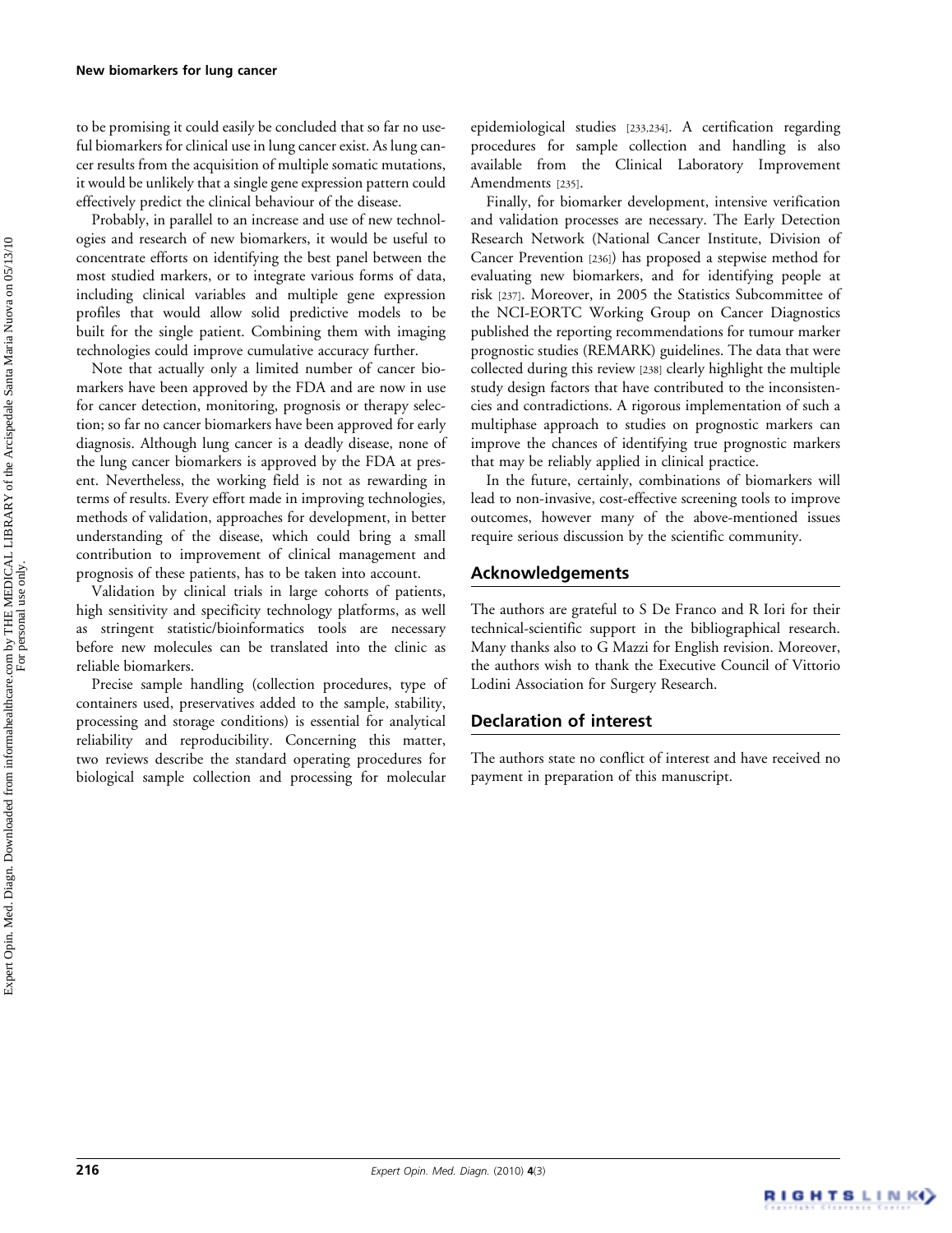## Bibliography

- 1. Ghosal R, Kloer P, Lewis KE. A review of novel biological tools used in screening for the early detection of lung cancer. Postgrad Med J 2009;85:358-63
- 2. Ganti AK, Mulshine JL. Lung cancer screening. Oncologist 2006;11:481-7
- 3. Fong KM, Yang IA, Zimmerman PV, et al. Cochrane systematic reviews of treatments for lung cancer. Respir Med 2005;99:1071-8
- 4. Mulshine JL, Sullivan D. Lung cancer screening. N Engl J Med 2005;352:2714-20
- 5. Wardwell NR, Massion P. Novel strategies for the early detection and prevention of lung cancer. Semin Oncol 2005;32:259-68
- 6. van Klaveren RJ, Oudkerk M, Prokop M, et al. Management of lung nodules detected by volume CT scanning. N Engl J Med 2009;361:2221-9
- 7. Dalton WS, Friend SH. Cancer biomarkers: an invitation to the table. Science 2006;312:1165-8
- 8. Scott A, Salgia R. Biomarkers in lung cancer: from early detection to novel therapeutics and decision making. Biomark Med 2008;2:577-86
- 9. Okada M, Sakamoto T, Nishio W, et al. Charcateristics and prognosis of patients after resection of non-small cell carcinoma measuring 2 cm or less in greatest dimension. Cancer 2003;98:535-41
- 10. Kawachi R, Nakazato Y, Takei H, et al. Clinical significance of carcinoembryonic antigen level for clinical stage I non-small cell lung cancer: can preoperative carcinoembryonic antigen level predict pathological stage? Interact Cardiovasc Thorac Surg 2009;9:199-202
- 11. Blankenburg F, Hatz R, Nagel D, et al. Preoperative CYFRA 21-1 and CEA as prognostic factors in patients with stage I non-small cell lung cancer: external validation of a prognostic score. Tumour Biol 2008;29:272-7
- 12. Tomita M, Shimizu T, Hara M, et al. Serum carcinoembrionic antigen level in non-small-cell lung cancer patients with preoperative normal serum level. Gen Thorac Cardiovasc Surg 2009;57:303-6
- 13. Schneider J, Philipp M, Velcovsky HG, et al. Pro-gastrin-releasing peptide (ProGRP), neuron specific enolase (NSE), carcinoembryonic antigen (CEA), and cytokeratin 19-fragments (CYFRA 21-1) in patients with lung cancer in comparison to other lung diseases. Anticancer Res 2003;23:885-93
- 14. Pavićević R, Bubanović G, Franjević A, et al. CYFRA 21.1 in non-small cell lung cancer-standardisation and application during diagnosis. Coll Antropol 2008;32:485-98
- 15. Buccheri G, Torchio P, Ferrigno D. Clinical equivalence of two cytokeratin markers in mon-small cell lung cancer: a study of tissue polypeptide antigen, and cytokeratin 19 fragments. Chest 2003;124:622-32
- 16. Hillas G, Moschos C, Dimakou K, et al. Carcinoembryonic antigen, neuron-specific enolase and cytokeratin fragment 19 (CYFRA 21-1) levels in induced sputum of lung cancer patients. Scand J Clin Lab Invest 2008;8:1-6
- 17. Barak V, Goike H, Panaretakis KW, et al. Clinical utility of cytokeratins as tumour markers. Clin Biochem 2004;37:529-40
- 18. Greenberg AK, Lee MS. Biomarkers for lung cancer: clinical uses. Curr Opin Pulm Med 2007;13:249-55
- 19. Ferrigno D, Buccheri G, Giordano C. Neuron-specific enolase is an effective tumour marker in non-small cell lung cancer (NSCLC). Lung Cancer 2003;41:311-20
- 20. Molina R, Auge JM, Filella X, et al. Pro-gastrin-releasing peptide (proGRP) in patients with benign, and malignant diseases: comparison with CEA, SCC, CYFRA 21-1, and NSE in patients with lung cancer. Anticancer Res 2005;25:1773-78
- 21. Oremek G, Kukshaite R, Sapoutzis N, et al. The significance of TU M2-PK tumour marker for lung cancer diagnostics. Klin Med (Mosk) 2007;85:56-8
- 22. Schneider J, Neu K, Grimm H, et al. Tumour M2-pyruvate kinase in lung cancer patients: immunohistochemical detection and disease monitoring. Anticancer Res 2002;22:311-8
- 23. Siemes C, Visser LE, Coebergh JW, et al. C-reactive protein levels, variation in the C-reactive protein gene, and cancer risk: the Rotterdam Study. J Clin Oncol 2006;24:5216-22
- 24. Molina R, Filella X, Augé JM, et al. Tumour markers (CEA, CA 125, CYFRA 21-1, SCC and NSE) in patients with non-small cell lung cancer as an aid in histological diagnosis and prognosis. Comparison with the main clinical and pathological prognostic factors. Tumour Biol 2003;24:209-18
- 25. Molina R, Augè JM, Bosch X, et al. Usefulness of serum tumour markers including progastrin-releasing peptide. Tumour Biol 2009;30:121-9
- 26. European Group on Tumour Markers. Tumour markers in lung cancer: EGTM recommendations. Anticancer Res 1999;19:2817-9
- 27. Bekci TT, Senol T, Maden E. The efficacy of serum carcinoembryonic antigen (CEA), cancer antigen 125 (CA125), carbohydrate antigen 19-9 (CA19-9), carbohydrate antigen 15-3 (CA15-3), alpha-fetoprotein (AFP) and human chorionic gonadotropin (hCG) levels in determining the malignancy of solitary pulmonary nodules. J Int Med Res 2009;37(2):438-45
- 28. Zhu CQ, Shih W, Tsao MS. Immunohistochemical markers of prognosis in non-small cell lung cancer: a review and proposal for a multiphase approach to marker evaluation. J Clin Pathol 2006;59:790-800
- 29. Sato M, Shames DS, Gazdar AF, et al. A translational view of the molecular pathogenesis of lung cancer. J Thorac Oncol 2007;2:327-43
- 30. Yendamuri S, Vaporciyan AA, Zaidi T, et al. 3p22.1 and 10q22.3 deletions detected by fluorescence in situ hybridization (FISH): a potential new tool for early detection of non-small cell lung cancer (NSCLC). J Thorac Oncol 2008;3:979-84
- 31. Zhu CQ, Pintilie M, John T, et al. Understanding prognostic gene expression signatures in lung cancer. Clin Lung Cancer 2009;10:331-40
- 32. Potti A, Mukherjee S, Petersen R, et al. A genomic strategy to refine prognosis in early-stage non-small-cell lung cancer. N Engl J Med 2006;355:570-80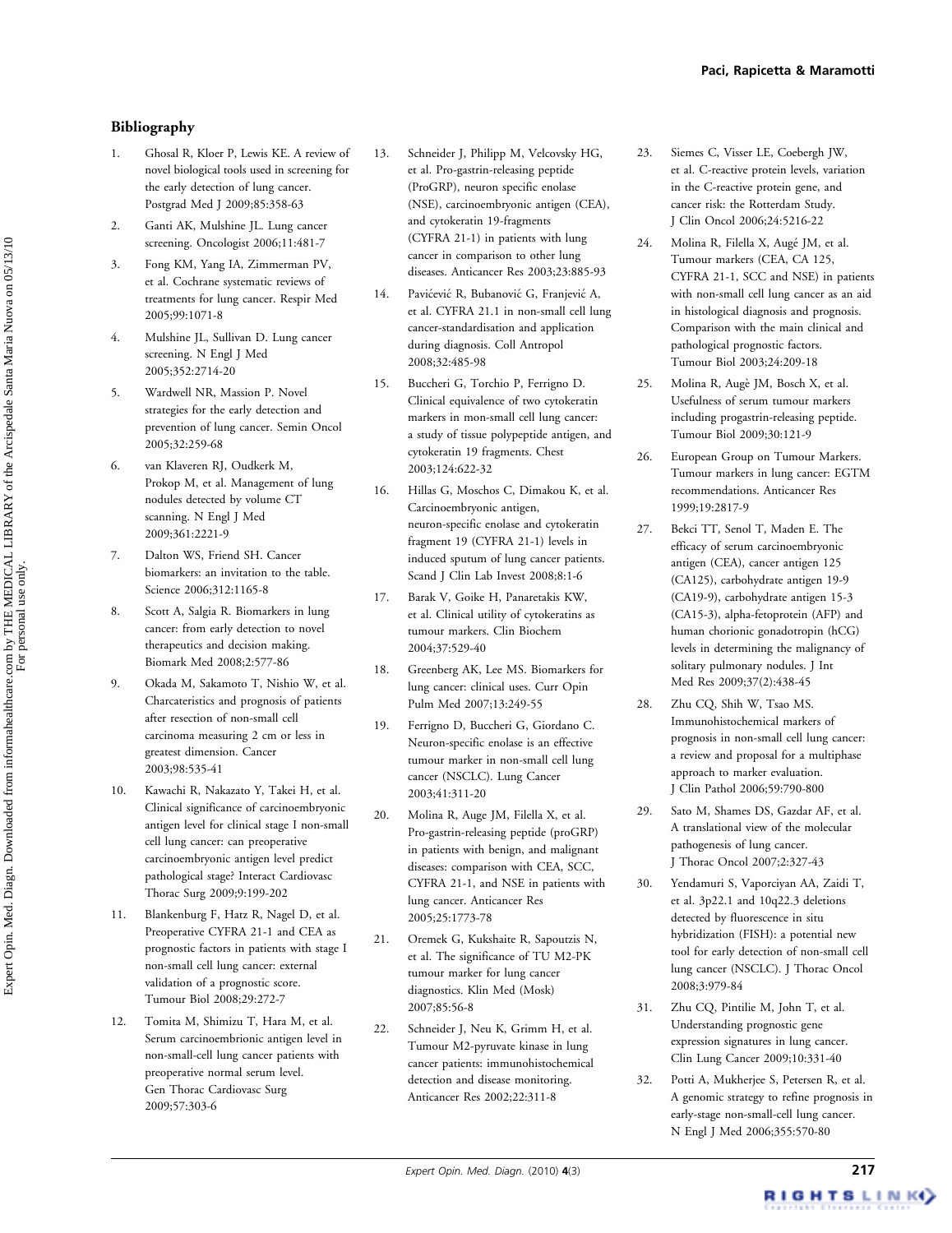- 33. Hayes DN, Monti S, Parmigiani G, et al. Gene expression profiling reveals reproducible human lung adenocarcinoma subtypes in multiple independent patient cohorts. J Clin Oncol 2006;24:5079-90
- 34. Garber ME, Troyanskaya OG, Schluens K, et al. Diversity of gene expression in adenocarcinoma of the lung. Proc Natl Acad Sci USA 2001;98:13784-9
- 35. Bhattacharjee A, Richards WG, Staunton J, et al. Classification of human lung carcinomas by mRNA expression profiling reveals distinct adenocarcinoma subclasses. Proc Natl Acad Sci USA 2001;98:13790-5
- 36. Spira A, Beane JE, Shah V, et al. Airway epithelial gene expression in the diagnostic evaluation of smokers with suspect lung cancer. Nat Med 2007;13:361-6
- 37. Ramaswamy S, Ross KN, Lander ES, et al. A molecular signature of metastasis in primary solid tumour. Nat Genet 2003;33:49-54
- 38. Hoang CD, D'Cunha J, Tawfic SH, et al. Expression profiling of non-small cell lung carcinoma identifies metastatic genotypes based on lymphnode tumour burden. J Thorac Cardiovasc Surg 2004;127:1332-42
- 39. Beer DG, Kardia SL, Huang CC, et al. Gene-expression profiles predict survival of patients with lung adenocarcinoma. Nat Med 2002;8:816-24
- 40. Endoh H, Tomida S, Yatabe Y, et al. Prognostic model of pulmonary adenocarcinoma by expression profiling of eight genes as determined by quantitative real-time reverse transcriptase polymerase chain reaction. J Clin Oncol 2004;22:811-9
- 41. Wigle DA, Jurisica I, Radulovich N, et al. Molecular profiling of non-small-cell lung cancer and correlation with disease-free survival. Cancer Res 2002;62:3005-8
- 42. Jiang H, Deng Y, Chen HS, et al. Joint analysis of two microarray gene-expression data sets to select lung adenocarcinoma marker genes. BMC Bioinformatics 2004;5:81
- 43. Parmigiani G, Garrett-Mayer ES, Anbazhagan R, et al. A cross-study comparison of gene-expression studies for

the molecular classification of lung cancer. Clin Cancer Res 2004;10:2922-7

- 44. Lu Y, Lemon W, Liu PY, et al. A gene expression signature predicts survival of patients with stage I non-small cell lung cancer. PLoS Med 2006;3:e467
- 45. Chen HY, Yu SL, Chen CH, et al. A five-gene signature and clinical outcome in non-small-cell lung cancer. N Engl J Med 2007;356:11-20
- 46. Beane J, Spira A, Lenburg ME. Clinical impact of high-throughput gene expression studies in lung cancer. J Thorac Oncol 2009;4:109-18
- 47. Shi L, Reil LH, Jones WD, et al. The MicroArray Quality Control (MAQC) project shows inter-and intraplatform reproducibility of gene expression measurements. Nat Biotechnol 2006;24:1151-61
- 48. Meert AP, Martin B, Delmonte P, et al. The role of EGF-R expression on patient survival in lung cancer: a systematic review with meta-analysis. Eur Respir J 2002;20:975-81
- 49. Suda K, Tomizawa K, Mitsudomi T. Biological and clinical significance of KRAS mutations in lung cancer: an oncogenic driver that contrasts with EGFR mutation. Cancer Metastasis Rev 2010;29(1):49-60
- 50. Gupta R, Dastane AM, McKenna R Jr, et al. The predictive value of epidermal growth factor receptor tests in patients with pulmonary adenocarcinoma: review of current 'best evidence' with meta-analysis. Hum Pathol 2009;40:356-65
- 51. Hirsch FR, Varella-Garcia M, McCoy J, et al. Increased epidermal growth factor receptor gene copy number detected by fluorescence in situ hybridization associates with increased sensitivity to gefitinib in patients with bronchioloalveolar carcinoma subtypes: a Southwest Oncology Group Study. J Clin Oncol 2005;23:6838-45
- 52. Mok TS, Wu YL, Thongprasert S, et al. Gefitinib or carboplatin-paclitaxel in pulmonary adenocarcinoma. N Engl J Med 2009;361:947-57
- 53. Nakamura H, Kawasaki N, Taguchi M, et al. Association of HER-2 overexpression with prognosis in non-small cell lung carcinoma: a metanalysis. Cancer 2005;103:1865-73
- 54. Salgia R, Skarin AT. Molecular abnormalities in lung cancer. J Clin Oncol 1998;16:1207-17
- 55. Sugio K, Ishida T, Yokoyama H, et al. Ras gene mutations as a prognostic marker in adenocarcinoma of the human lung without lymph node metastasis. Cancer Res 1992;52:2903-6
- 56. Slebos RJ, Kibbelaar RE, Dalesio O, et al. K-ras oncogene activation as a prognostic marker in adenocarcinoma of the lung. N Engl J Med 1990;323:561-5
- 57. Graziano SL, Gamble GP, Newman NB, et al. Prognostic significance of K-ras codon 12 mutations in patients with resected stage I and II non-small-cell lung cancer. J Clin Oncol 1999;17:668-75
- 58. Singh A, Greninger P, Rhodes D, et al. A gene expression signature associated with 'K-ras addiction' reveals regulators of EMT and tumour cell survival. Cancer Cell 2009;15:489-500
- 59. Engelman JA, Chen L, Tan X, et al. Effective use of PI3K and MEK inhibitors to treat mutant Kras G12D and PIK3CA H1047R murine lung cancers. Nat Med 2008;14:1351-6
- 60. Barbie DA, Tamayo P, Boehm JS, et al. Systematic RNA interference reveals that oncogenic KRAS-driven cancers require TBK1. Nature 2009;462:108-12
- 61. Tsa MS, Yang Y, Marcus A, et al. Hepatocyte growth factor is predomintantly expressed by the carcinoma cells in non-small cell lung cancer. Hum Pathol 2001;3257-65
- 62. Tsao MS, Liu N, Chen JR, et al. Differential expression of Met/ Hepatocyte growth factor receptor in subtypes of non-small cell lung cancer. Lung Cancer 1998;20:1-16
- 63. Cheng TL, Chang MY, Huang SY, et al. Overexpression of circulating c-met messenger RNA is significantly correlated with nodal stage and early recurrence in non-small cell lung cancer. Chest 2005;128:1453-60
- 64. Betticher DC, Heighway J, Hasleton PS, et al. Prognostic significance of CCND1 (cyclin D1) overexpression in primary resected non-small cell lung cancer. Br J Cancer 1996;73:294-300
- 65. Ratschiller D, Heighway J, Gugger M, et al. Cyclin D1 overexpression in bronchial epithelia of patients with lung cancer is associated with smoking and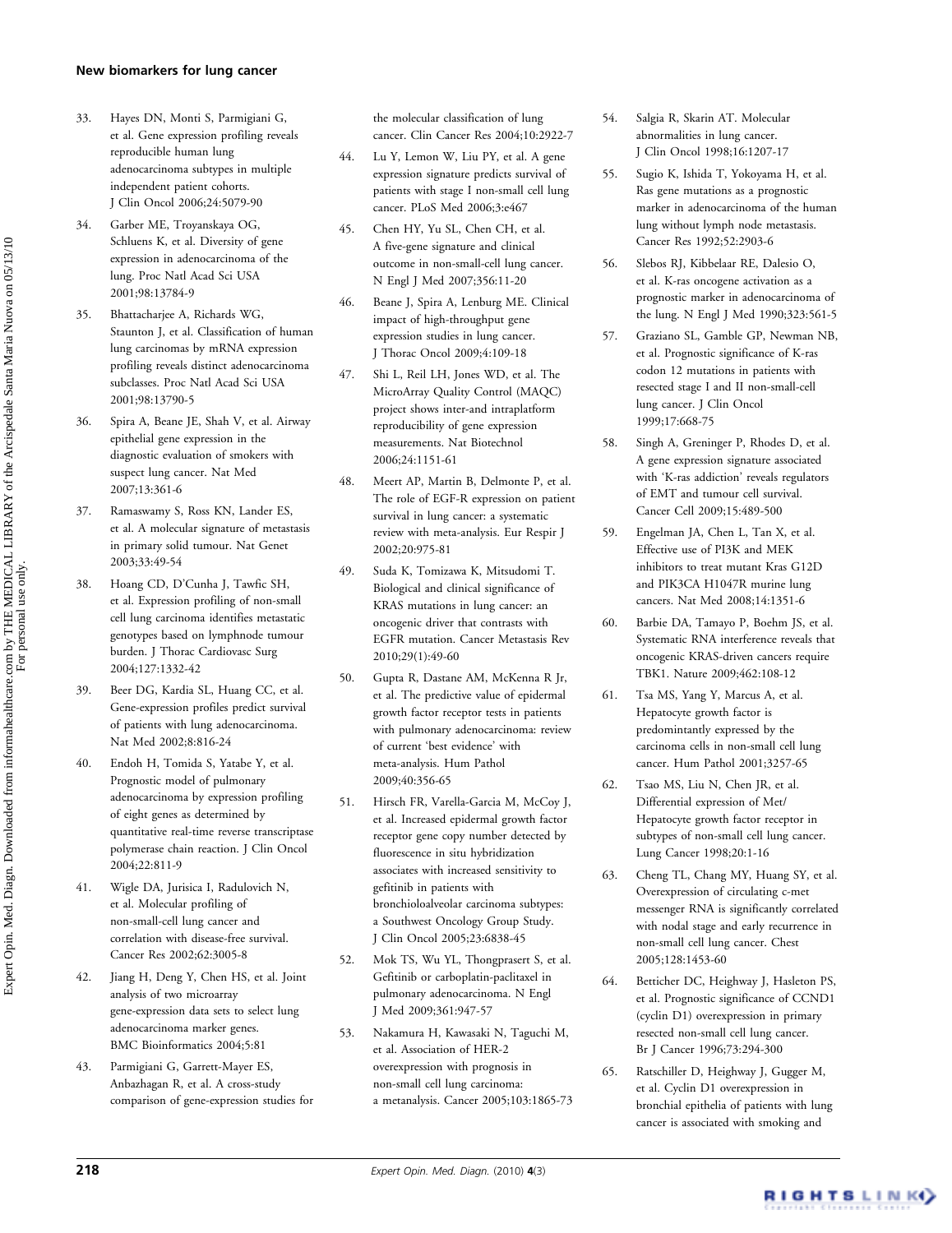predicts survival. J Clin Oncol 2003;21:2085-93

- 66. Esposito V, Baldi A, De Luca A, et al. Cell cycle related proteins as prognostic parameters in radically resected non-small cell lung cancer. J Clin Pathol 2005;58:734-9
- 67. Au NH, Cheang M, Huntsman DG, et al. Evaluation of immunohistochemical markers in non-small cell lung cancer by unsupervised hierarchical clustering analysis: a tissue microarray study of 284 cases and 18 markers. J Pathol 2004;204:101-9
- 68. Nguyen VN, Mirejovsky P, Mirejovsky T, et al. Expression of cyclin D1, Ki-67 amd PCNA in non-small cell lung cancer: prognostic significance and comparison with p53 and bcl-2. Acta Histochem 2000;102:323-38
- 69. Martin B, Paesmans M, Mascaux C, et al. Ki-67 expression and patients survival in lung cancer: systematic review of the literature with meta-analysis. Br J Cancer 2004;91:2108-3025
- 70. Saji H, Nakamura H, Awut I, et al. Significance of expression of TGF-b in pulmonary metastasis in non-small cell lung cancer tissues. Ann Thorac Cardiovasc Surg 2003;92:295-300
- 71. Shoji T, Tanaka F, Takata T, et al. Clinical significance of p21 expression in non-small cell lung cancer. J Clin Oncol 2002;20:3865-71
- 72. Dworakowska D, Jassem E, Jassem J, et al. Absense of prognostic significance of p21 (WAF1/CIP1) protein expression in non-small cell lung cancer. Acta oncol 2005;44:75-9
- 73. Tsukamoto S, Sugio K, Sakada T, et al. Reduced expression of cell-cycle regulator p27(Kip1) correlates with a shortened survival in non-small cell lung cancer. Lung Cancer 2001;34:83-90
- 74. Esposito V, Baldi A, De Luca A, et al. Prognostic role of the cicli-dependent kinase inhibitor p27 in non-small cell lung lung cancer. Cancer Res 1997;57:3381-85
- 75. Esposito V, Baldi A, Tonini G, et al. Analysis of cell cycle regulator proteins in non-small cell lung cancer. J Clin Pathol 2004;57:58-63
- 76. Cheng YL, Lee SC, Harn HJ, et al. Prognostic prediction of the immunohistochemical expression of p53 and p16 in resected non-small cell lung

cancer. Eur J Cardiothoracic Surg 2003;23:221-8

- 77. Dosaka-Akita H, Hu SX, Fujino M, et al. Altered retino blastoma protein expression in nonsmall cell lung cancer: its synergistic effects with altered ras and p53 protein status on prognosis. Cancer 1997;79:1329-37
- 78. Burke L, Flieder DB, Guinee DG, et al. Prognostic implications of molecular and immunohistochemical profiles of the Rb and p53 cell cycle regulatory pathways in primary non-small cell lung carcinoma. Clin Cancer Res 2005;11:232-41
- 79. Chen JT, Chen YC, Chen CY, et al. Loss of p16 and/or pRb protein expression in NSCLC. An immunohistochemical and prognostic study. Lung Cancer 2001;31:163-70
- 80. Hainaut P, Hernandez T, Robinson A, et al. IARC database of p53 gene mutations in human tumours and cell lines: updated compilation, revised formats and new visualisation tools. Nucleic Acids Res 1998;26:205-13
- 81. Takahashi T, Nau MM, Chiba I, et al. p53: a frequent target for genetic abnormalities in lung cancer. Science 1989;246:491-94
- 82. Bremnes RM, Sirera R, Camps C. Circulating tumour-derived DNA and RNA markers in blood: a tool for early detection, diagnostics, and follow-up? Lung Cancer 2005;49:1-12
- 83. Andriani F, Conte D, Mastrangelo T, et al. Detecting lung cancer in plasma with the use of multiple genetic markers. Int J Cancer 2004;108:91-6
- 84. Ahrendt SA, Hu Y, Buta M, et al. p53 mutations and survival in stage I non-small-cell lung cancer: results of a prospective study. J Natl Cancer Inst 2003;95:961-70
- 85. Dworakowska D, Jassem E, Jassem J, et al. MDM2 gene amplification: a new independent factor of adverse prognosis in non-small cell lung cancer (NSCLC). Lung Cancer 2004;43:285-95
- 86. Martin B, Paesmans M, Berghmans T, et al. Role of Bcl-2 as a prognostic factor for survival in lung cancer: a systematic review of the literature with meta-analysis. Br J Cancer 2003;89:55-64
- 87. Groeger AM, Esposito V, De Luca A, et al. Prognostic value of immunohistochemical expression of p53,

bax, Bcl-2 and Bcl-XL in resected non-small cell lung cancers. Histopathology 2004;44:54-63

- 88. Hanaoka T, Nakayama J, Haniuda M, et al. Immunohistochemical demonstration of apoptosis-regulated proteins, Bcl-2 and Bax, in resected non-small-cell lung cancers. Int J Clin Oncol 2002;7:152-58
- 89. Huang C, Liu D, Masuya D, et al. Clinical application of biological markers for treatments of resectable non-small-cell lung cancer. Br J Cancer 2005;92:1231-39
- 90. Belinsky SA. Gene-promoter hypermethylation as a biomarker in lung cancer. Nat Rev Cancer 2004;4:707-17
- 91. Tsou JA, Hagen JA, Carpenter CL, et al. DNA methylation analysis: a powerful new tool for lung cancer diagnosis. Oncogene 2002;21:5450-61
- 92. Zochbauer-Muller S, Fong KM, Virmani AK, et al. Aberrant promoter methylation of multiple genes in nonsmall cell lung cancers. Cancer Res 2001;61:249-55
- 93. Nuovo GJ, Plaia TW, Belinsky SA, et al. In situ detection of the hypermethylation-induced inactivation of the p16 gene as an early event in oncogenesis. Proc Natl Acad Sci USA 1999;96:12754-9
- 94. Belinsky SA, Liechty KC, Gentry FD, et al. Promoter hypermethylation of multiple genes in sputum precedes lung cancer incidence in a high-risk cohort. Cancer Res 2006;66:3338-44
- 95. Han-Shui Hsu MD, Tsz-Pei Chen MS, Chein-Hui Hung MS, et al. Characterization of a multiple epigenetic marker panel for lung cancer detection and risk assessment in plasma. Cancer 2007;110:2019-26
- 96. Kato A, Shimizu K, Shimoichi Y, et al. Aberrant DNA methylation of E-cadherin and p16 genes in rat lung adenocarcinomas induced by Nnitrosobis(2-hydroxypropyl)amine. Mol Carcinog 2006;45:106-11
- 97. Yanagawa N, Tamura G, Oizumi H, et al. Promoter hypermethylation of tumour suppressor and tumour-related genes in non-small cell lung cancers. Cancer Sci 2003;94:589-92
- 98. Brabender J, Usadel H, Metzger R, et al. Quantitative O(6)-methylguanine DNA methyltransferase methylation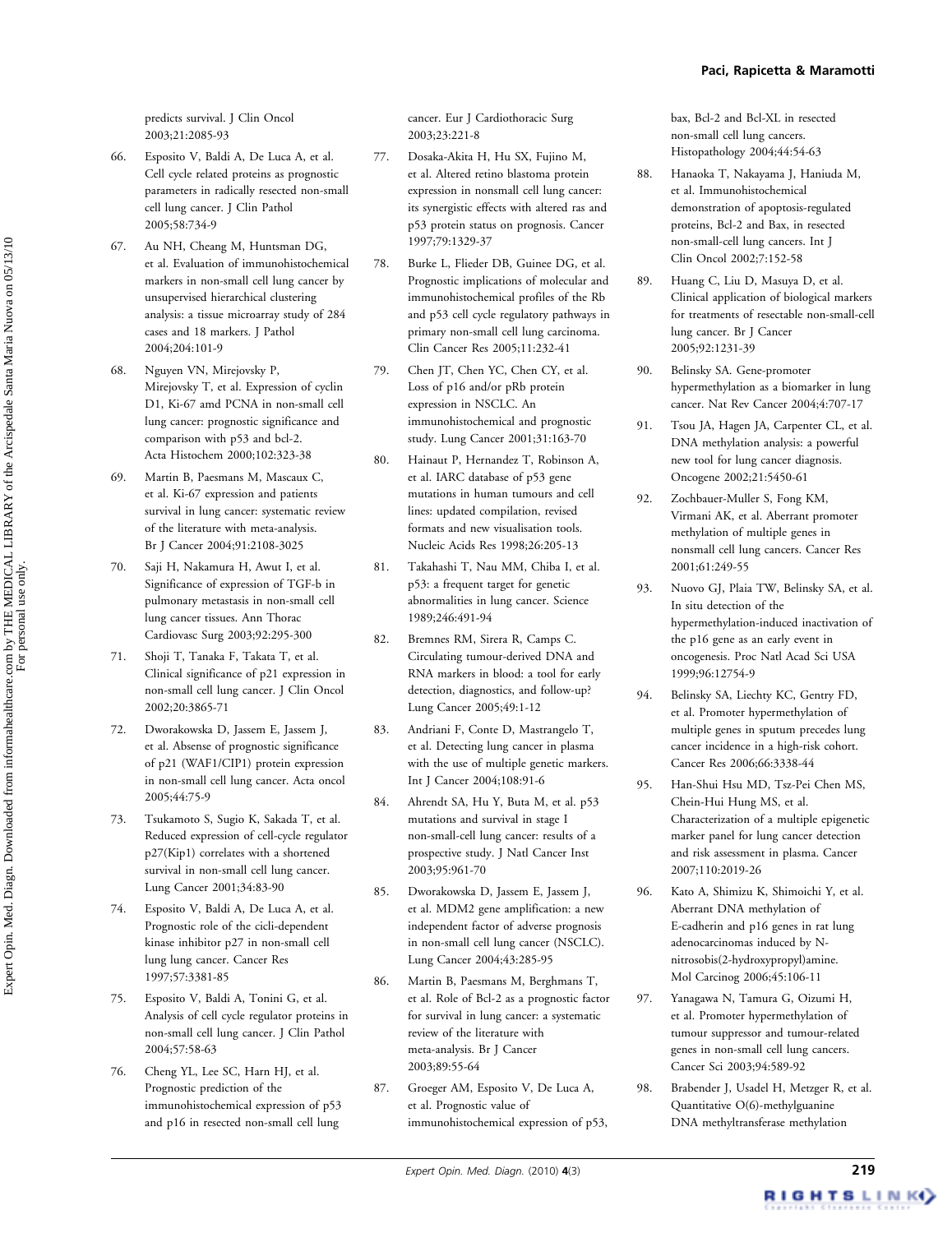analysis in curatively resected non-small cell lung cancer: associations with clinical outcome. Clin Cancer Res 2003;9:223-27

- 99. Field JK, Liloglou T, Warrak S, et al. Methylation discriminators in NSCLC identified by a microarray based approach. Int J Oncol 2005;27:105-11
- 100. Brena RM, Morrison C, Liyanarachchi S, et al. Aberrant DNA methylation of OLIG1, a novel prognostic factor in non-small cell lung cancer. PLoS Med 2007;4:e108
- 101. Ahrendt SA, Chow JT, Xu LH, et al. Molecular detection of tumour cells in bronchoalveolar lavage fluid from patients with early stage lung cancer. J Natl Cancer Inst 1999;91:332-39
- 102. Wang QZ, Xu W, Habib N. Potential uses of microRNA in lung cancer diagnosis, prognosis and therapy. Curr Cancer Drug Target 2009;9:572-94
- 103. Calin GA, Sevignani C, Dumitru CD, et al. Human microRNA genes are frequently located at fragile sites and genomic regions involved in cancers. Proc Natl Acad Sci 2004;101:2999-3004
- 104. Volinia S, Calin GA, Liu CG, et al. A microRNA expression signature of human solid tumours defines cancer gene targets. Proc Natl Acad Sci USA 2006;103:2257-61
- 105. Calin GA, Croce CM. MicroRNA signatures in human cancers. Nat Rev Cancer 2006;6:857-66
- 106. Zhu S, Wu H, Wu F, et al. MicroRNA-21 targets tumour suppressor genes in invasion and metastasis. Cell Res 2008;18:350-9
- 107. Mitchell PS, Parkin RK, Kroh EM, et al. Circulating microRNAs as stable blood-based markers for cancer detection. Proc Natl Acad Sci USA 2008;105:10513-18
- 108. Peltier HJ, Latham GJ. Normalization of microRNA expression levels in quantitative RT-PCR assays: identification of suitable reference RNA targets in normal and cancerous human solid tissues. RNA 2008;14:844-52
- 109. Izzotti A, Calin GA, Arri P, et al. Downregulation of microRNA expression in the lungs of rat exposed to cigarette smoke. FASEB J 2009;23:806-12
- 110. Yanaihara N, Caplen N, Bowman E, et al. Unique microRNA molecular

profiles in lung cancer diagnosis and prognosis. Cancer Cell 2006;9(3):189-98

- 111. Lebanony D, Benjamin H, Gilad S, et al. Diagnostic assay based on has-miR-205 expression distinguishes squamous from nonsquamous non-small-cell lung carcinoma. J Clin Oncol 2009;27:2030-7
- 112. Yu SL, Chen HY, Chang GC, et al. MicroRNA signature predicts survival and relapse in lung cancer. Cancer Cell 2008;13:48-57
- 113. Inamura K, Togashi Y, Nomura K, et al. Let-7 MicroRNA expression is reduced in bronchioloalveolar carcinoma, a non-invasive carcinoma, and is not correlated with prognosis. Lung Cancer 2007;58:392-96
- 114. Johnson SM, Grosshans H, Shingara J, et al. RAS is regulated by the let-7 MicroRNA family. Cell 2005;120:635-47
- 115. Takamizawa J, Konishi H, Yanagisawa K, et al. Reduced expression of the let-7 MicroRNAs in human lung cancers in association with shortened postoperative survival. Cancer Res 2004;64:3753-6
- 116. Kuehbacher A, Urbich C, Zeiher AM, et al. Role of dicer and Drosha for endothelial microRNA expression and angiogenesis. Circ Res 2007;101:59-68
- 117. Tokumaru S, Suzuki M, Yamada H, et al. Let-7 regulates DICER expression and constitutes a negative feedback loop. Carcinogenesis 2008;29:2073-7
- 118. Hayashita Y, Osada H, Tatematsu Y, et al. A polycistronic microRNA cluster, miR 17-92 is overexpressed in human lung cancers and enhances cell proliferation. Cancer Res 2005;65:9628-32
- 119. Zhang B, Pan X, Cobb GP, et al. MicroRNAs as oncogenes and tumour suppressors. Dev Biol 2007;302:1-12
- 120. Kent OA, Mendell JT. A Small piece in the cancer puzzle: microRNAs as tumour suppressors and oncogenes. Oncogene 2006;25:6188-96
- 121. Mascaux C, Laes JF, Anthoine G, et al. Evolution of microRNAs expression during human bronchial squamous carcinogenesis. Eur Respir J 2009;32:352-59
- 122. Zheng Z, Chen T, Li X, et al. DNA synthesis and repair genes RRM1 and ERCC1 in lung cancer. N Engl J Med 2007;356:800-8
- 123. Olaussen KA, Dunant A, Fouret P, et al. DNA repair by ERCC1 in non-small-cell lung cancer and cisplatin-based adjuvant chemotherapy. N Engl J Med 2006;355:983-91
- 124. Cobo M, Isla D, Massuti B, et al. Customizing cisplatin based on quantitative excision repair cross-complementing 1 mRNA expression: a phase III trial in non-small-cell lung cancer. J Clin Oncol 2007;25:2747-54
- 125. Chen XQ, Stroun M, Magnenat JL, et al. Microsatellite alterations in plasma DNA of small cell lung cancer patients. Nat Med 1996;2:1033-5
- 126. Wistuba II, Behrens C, Milchgrub S, et al. Sequential molecular abnormalities are involved in the multistage development of squamous cell lung carcinoma. Oncogene 1999;18:643-50
- 127. Girard L, Zöchbauer-Müller S, Virmani AK, et al. Genome-wide allelotyping of lung cancer identifies new regions of allelic loss, differences between small cell lung cancer and non-small cell lung cancer, and loci clustering. Cancer Res 2000;60:4894-906
- 128. Tseng RC, Chang JW, Hsien FJ, et al. Genome-wide loss of heterozygosity and its clinical associations in non small cell lung cancer. Int J Cancer 2005;117:241-47
- 129. Wistuba I, Behrens C, Virmani AK, et al. High resolution chromosome 3p allelotyping of human lung cancer and preneoplastic/preinvasive bronchial epithelium reveals multiple, discontinuous sites of 3p allele loss and three regions of frequent breakpoints. Cancer Res 2000;60:1949-60
- 130. Li Y, Dong X, Yin Y, et al. BJ-TSA-9, a novel human tumour-specific gene, has potential as a biomarker of lung cancer. Neoplasia 2005;7:1073-80
- 131. Iwao K, Watanabe T, Fujiwara Y, et al. Isolation of a novel human lung-specific gene, LUNX, a potential molecular marker for detection of micrometastasis in non-smallcell lung cancer. Int J Cancer 2001;91(4):433-7
- 132. Tainsky MA. Genomic and proteomic biomarkers for cancer: a multitude of opportunities. Biochim Biophys Acta 2009;1796:176-93
- 133. Wright GL Jr. Two-dimensional acrylamide gel electrophoresis of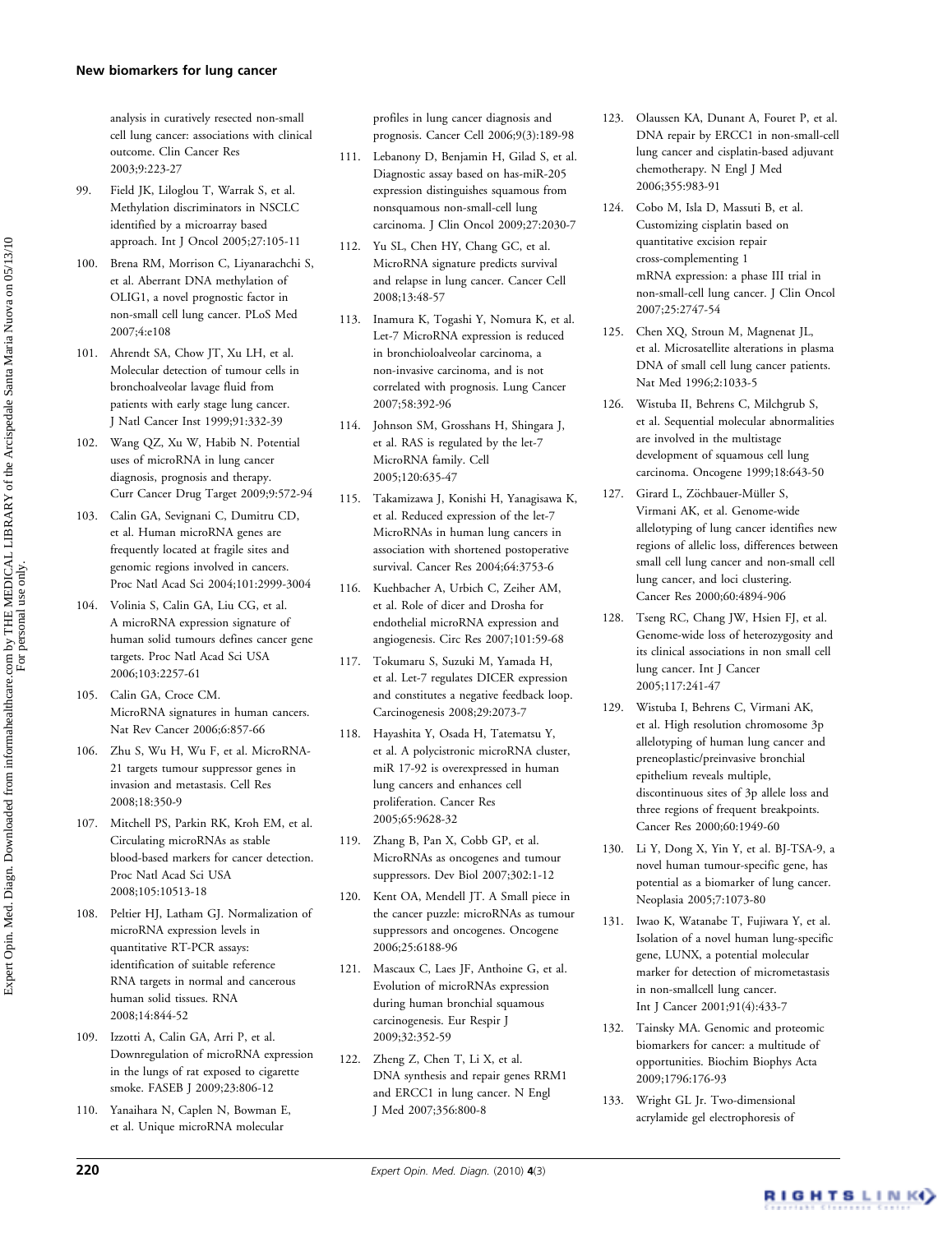cancer-patient serum proteins. Ann Clin Lab Sci 1974;4:281-93

- 134. Lilley KS, Rassaq A, Dupree P. Two-dimensional gel electrophoresis: recent advances in sample preparation, detection and quantitation. Curr Opin Chem Biol 2002;6:46-50
- 135. Schmid HR, Schmitter D, Blum P, et al. Lung tumour cells: a multivariate approach to cell classification using two-dimensional protein pattern. Electrophoresis 1995;16:1961-68
- 136. Chen G, Gharib TG, Huang CC, et al. Proteomic analysis of lung adenocarcinoma: identification of a highly expressed set of proteins in tumours. Clin Cancer Res 2002;8:2298-305
- 137. Oh JM, Brichory F, Puravs E, et al. A database of protein expression in lung cancer. Proteomics 2001;1:1303-319
- 138. Oh P, Li Y, Yu J, et al. Subtractive proteomic mapping of the endothelial surface in lung and solid tumours for tissue-specific therapy. Nature 2004;429:629-35
- 139. Unlu M, Morgan ME, Minden JS. Difference gel electrophoresis: a single gel method for detecting changes in protein extracts. Electrophoresis 1997;18:2071-77
- 140. Cox J, Mann M. Is proteomics the new genomics? Cell 2007;130:395-98
- 141. Yanagisawa K, Shyr Y, Xu BJ, et al. Proteomic patterns of tumour subsets in non-small-cell lung cancer. Lancet 2003;362:433-39
- 142. Huang LJ, Chen SX, Huang Y, et al. Proteomics-based identification of secreted protein dihydrodiol dehydrogenase as a novel serum markers of nonsmall cell lung cancer. Lung Cancer 2006;54:87-94
- 143. Alfonso P, Catala M, Rico-Morales ML, et al. Proteomic analysis of lung biopsies. differential protein expression profile between peritumoural and tumoural tissue. Proteomics 2004;4:442-47
- 144. Zhukov TA, Johanson RA, Cantor AB, et al. Discovery of distinct protein profiles specific for lung tumours and pre-malignant lung lesions by SELDI mass spectrometry. Lung Cancer 2003;40:267-79
- 145. Diamandis EP. Mass spectrometry as a diagnostic and a cancer biomarker discovery tool: opportunities and

potential. Mol Cell Proteomics 2004;3(4):367-78

- 146. Tibes R, Qiu Y, Lu Y, et al. Reverse phase protein array: validation of a novel proteomic technology and utility for analysis of primary leukemia specimens and hematopoietic stem cells. Mol Cancer Ther 2006;5:2512-21
- 147. LaBaer J, Ramachandran N. Protein microarrays as tools for functional proteomics. Curr Opin Chem Biol 2005;9:14-9
- 148. Madoz-Gurpide J, Kuick R, Wang H, et al. Integral protein microarrays for the identification of lung cancer antigens in sera that induce a humoral immune response. Mol Cell Proteomics 2007;7:268-81
- 149. Zhu W, Smith JW, Huang CM. Mass spectrometry-based label free quantitative proteomics. J Biomed Biotechnol 2010;2010:840518. [Epub ahead of print]
- 150. Maurya P, Meleady P, Dowling P, et al. Proteomic approaches for serum biomarker discovery in cancer. Anticancer Res 2007;27:1247-55
- 151. McDonald WH, Yates JR III. Shotgun proteomics and biomarker discovery. Dis Markers 2002;18:99-105
- 152. Chen EI, Hewel J, Felding-Habermann B, et al. Large scale protein profiling by combination of protein fractionation and multidimensional protein identification technology (MUDPIT). Mol Cell Proteomics 2006;5:53-6
- 153. Fujii K, Nakano T, Kanazawa M, et al. Clinical-scale high-throughput human plasma proteome analysis: lung adenocarcinoma. Proteomics 2005;5:1150-9
- 154. Yang X, Lazar IM. MRM screening/ biomarker discovery with linear ion trap MS: a library of human cancer-specific peptides. BMC Cancer 2009;9:96
- 155. Reymond MA, Schlegel W. Proteomics in cancer. Adv Clin Chem 2007;44:103-42
- 156. Anderson L, Hunter CL. Quantitative mass spectrometric multiple reaction monitoring assays for major plasma proteins. Mol Cell Proteomics 2006;5:573-88
- 157. Keshishian H, Addona T, Burgess M, et al. Quantitative, multiplexed assays for low abundance proteins in plasma by

targeted mass spectrometry, and stable isotope dilution. Mol Cell Proteomics 2007;6:2212-29

- 158. Inoshima N, Nakanishi Y, Minami T, et al. The influence of dendritic cell infiltration and vascular endothelial growth factor expression on the prognosis of non-small cell lung cancer. Clin Cancer Res 2002;8:3480-6
- 159. Tomita M, Matsuzaki Y, Shimizu T, et al. Vascular endothelial growth factor expression in pN2 on-small cell lung cancer: lack of prognostic value. Respirology 2005;10:31-5
- 160. Lantuejoul S, Constantin B, Drabkin H, et al. Expression of VEGF, semaphorin SEMA3F, and their common receptors neuropilins NP1 and NP2 in preinvasive bronchial lesions, lung tumours, and cell lines. J Pathol 2003;200:336-47
- 161. Yee J, Sadar M, Sin Don D, et al. Connective Tissue-Activating Peptide III (CTAP III): a novel blood biomarker for early lung cancer detection. J Clin Oncol 2009;17:2787-92
- 162. Chen JJ, Yao PL, Yuan A, et al. Up-regulation of tumour interleukin-8 expression by infiltrating macrophages: its correlation with tumour angiogenesis and patient survival in non-small cell lung cancer. Clin Cancer Res 2003;9:729-37
- 163. Arenberg DA, Keane MP, DiGiovine B, et al. Epithelial-neutrophil activating peptide (ENA-78) is an important angiogenic factor in non-small cell lung cancer. J Clin Invest 1998;102:465-72
- 164. Hommura F, Furuuchi K, Yamazaki K, et al. Increased expression of b-cateninpredicts better prognosis in nonsmall cell lung carcinomas. Cancer 2002;94:752-8
- 165. Lee YC, Wu CT, Chen CS, et al. The significance of E-cadherin and a-, b-, and c-catenin expression in surgically treated non-small cell lung cancers of 3 cm or less in size. J Thorac Cardiovasc Surg 2002;123:502-7
- 166. Kase S, Sugio K, Yamazaki K, et al. Expression of E-cadherin and beta-catenin in human non-small cell lung cancer and the clinical significance. Clin Cancer Res 2000;64:789-96
- 167. Choi YS, Shim YM, Kim SH, et al. Prognostic significance of E-cadherin and b-catenin in resected stage I non-small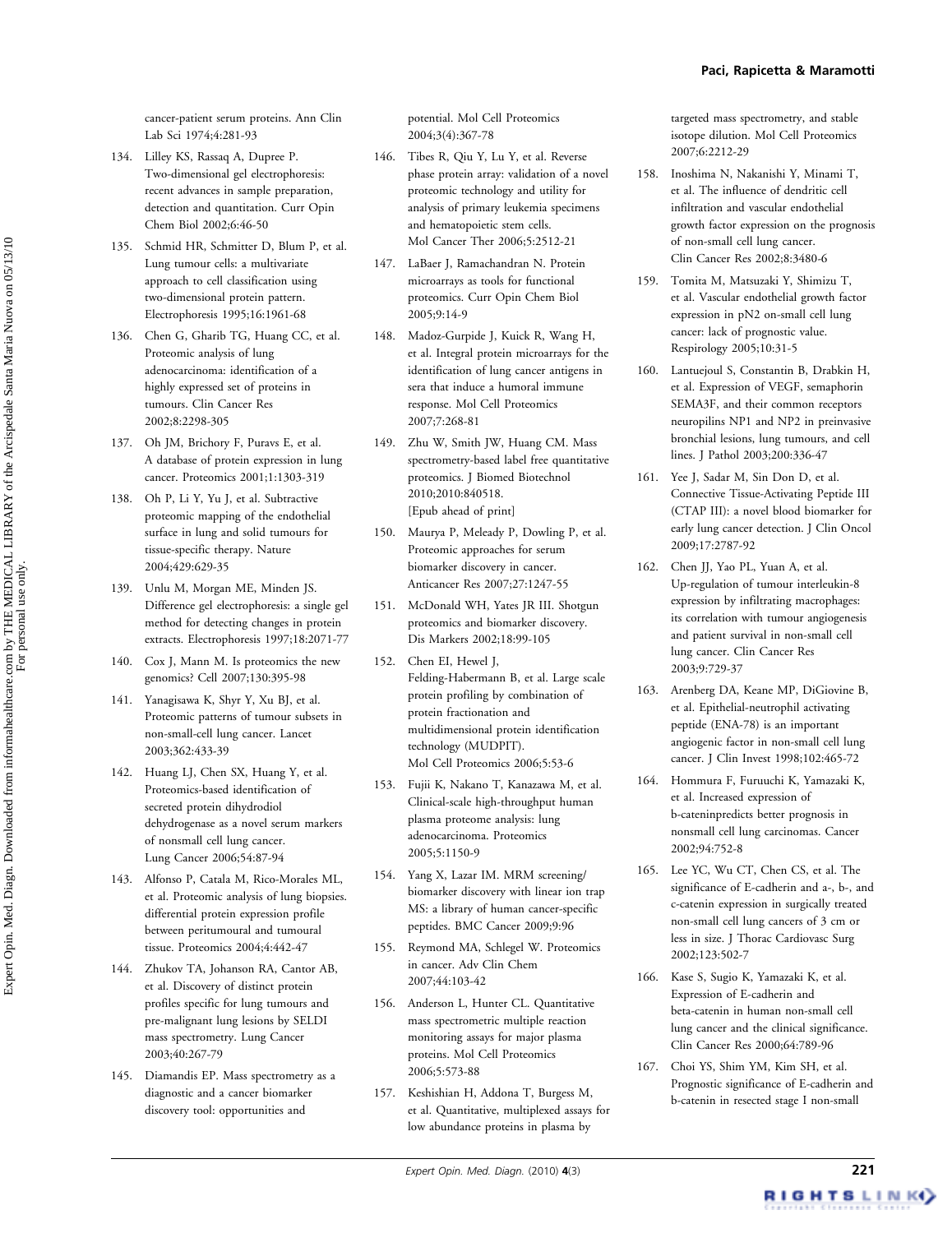cell lung cancer. Eur J Cardio Thorac Surg 2003;24:441-9

- 168. Liu D, Huang CL, Kameyama K, et al. E-cadherin expression associated with differentiation and prognosis in patients with non-small cell lung cancer. Ann Thorac Surg 2001;71:949-55
- 169. Passlick B, Sienel W, Seen-Hibler R, et al. Overexpression of matrix metalloproteinase 2 predicts unfavorable outcome in early-stage non-small cell lung cancer. Clin Cancer Res 2000;6:3944-8
- 170. Ishikawa S, Takenaka K, Yanagihara K, et al. Matrix metalloproteinase-2 status in stromal fibroblasts, not in tumour cells, is a significant prognostic factor in non-small-cell lung cancer. Clin Cancer Res 2004;10:6579-85
- 171. Takano A, Ishikawa N, Nishino R, et al. Identification of nectin-4 oncoprotein as a diagnostic and therapeutic target for lung cancer. Cancer Res 2009;69:6694-703
- 172. Lantuejoul S, Soria JC, Moro-Sibilot D, et al. Differential expression of telomerase reverse transcriptase (hTERT) in lung tumours. Br J Cancer 2004;90:1222-9
- 173. Liu DH, Wang XM, Zhang LJ, et al. Serum amyloid A protein: a potential biomarker correlated with clinical stage of lung cancer. Biomed Environ Sci 2007;20:33-40
- 174. Hsu NY, Ho HC, Chow KC, et al. Overexpression of dihydrodiol dehydrogenase as a prognostic marker of non-small cell lung cancer. Cancer Res 2001;61:2727-31
- 175. Heo SH, Lee SJ, Ryoo HM, et al. Identification of putative serum glycoprotein biomarkers for human lung adenocarcinoma by multilectin affinity chromatography, and LC-MS/MS. Proteomics 2007;7:4292-302
- 176. Zhang G, Xu Y, Lu X, et al. Diagnosis value of serum B7-H3 expression in non-small cell lung cancer. Lung Cancer 2009;66:245-9
- 177. Addis BJ, Hamid Q, Ibrahim NB, et al. Immunohistochemical markers of small cell carcinoma and related neuroendocrine tumours of the lung. J Pathol 1987;153:137-50
- 178. Brichory F, Beer D, Le Naour F, et al. Proteomics-based identification of protein gene product 9.5 as a tumour

antigen that induces a humoral immune response in lung cancer. Cancer Res 2001;61:7908-12

- 179. Swinson DEB, Jones JL, Cox G, et al. Hypoxia-indicible factor-1a in non small cell lung cancer: relation to growth factor, protease and apoptosis pathways. Int J Cancer 2004;111:43-50
- 180. Toledo G, Sola JJ, Lozano MD, et al. Loss of FHIT protein expression is related to high proliferation, low apoptosis and worse prognosis in non-small cell lung cancer. Mod Pathol 2004;17:440-8
- 181. Maciel CM, Junqueira M, Paschoal ME, et al. Differential proteomic serum pattern of low molecular weight proteins expressed by adenocarcinoma lung cancer patients. J Exp Ther Oncol 2005;5:31-8
- 182. Snead DR, Perunovic B, Cullen N, et al. hnRNP B1 expression in benign and malignant lung disease. J Pathol 2003;200:88-94
- 183. Caron M, Choquet-Kastylevsky G, Joubert-Caron R. Cancer immunomics: using autoantibody signatures for biomarker discovery. Mol Cell Proteomics 2007;6:1115-22
- 184. Anderson KS, LaBaer J. The sentinel within: exploiting the immune system for cancer biomarkers. J Proteome Res 2005;4:1123-33
- 185. Hanash S. Harnessing immunity for cancer marker discovery. Nat Biotechnol 2003;21:37-8
- 186. Soussi T. P53 antibodies in the sera of patients with various types of cancer: a review. Cancer Res 2000;60:1777-88
- 187. Tan EM, Zhang J. Autoantibodies to tumour-associated antigens: reporters from the immune system. Immunol Rev 2008;222:328-40
- 188. Zhong L, Coe SP, Stromberg AJ, et al. Profiling tumour-associated antibodies for early detection of non-small cell lung cancer. J Thorac Oncol 2006;1:513-19
- 189. Pereira-Faca SR, Kuick R, Puravs E, et al. Identification of 14-3-3 theta as an antigen that induces a humoral response in lung cancer. Cancer Res 2007;67:12000-6
- 190. Chapman CJ, Murray A, McElveen JE, et al. Autoantibodies in lung cancer: possibilities for early detection and subsequent cure. Thorax 2008;63:228-33
- 191. Tureci O, Mack U, Luxemburger U, et al. Humoral immune responses of lung cancer patients against tumour antigen NY-ESO-1. Cancer Lett 2006;236:64-71
- 192. Jensen M, Berthold F. Targeting the neural cell adhesion molecule in cancer. Cancer Lett 2007;258:9-21
- 193. Griffin JL, Shockcor JP. Metabolic profiles of cancer cells. Nat Rev Cancer 2004;4:551-61
- 194. Fan TW, Lane AN, Higashi RM. The promise of metabolomics in cancer molecular therapeutics. Curr Opin Mol Ther 2004;6:584-92
- 195. Azmi J, Connelly J, Holmes E, et al. Characterization of the biochemical effects of 1 nitronaphthalene in rats using global metabolic profiling by NMR spectroscopy and pattern recognition. Biomarkers 2005;10:401-16
- 196. Fan TW, Lane AN, Higashi RM, et al. Altered regulation of metabolic pathways in human lung cancer discerned by (13) C stable isotope-resolved metabolomics (SIRM). Mol Cancer 2009;8:41
- 197. Kim H, Kwon YM, Kim JS, et al. Tumour-specific methylation in bronchial lavage for the early detection of non-small-cell lung cancer. J Clin Oncol 2004;22:2363-70
- 198. Guo M, House MG, Hooker C, et al. Promoter hypermethylation of resected bronchial margins: a field defect of changes? Clin Cancer Res 2004;10:5131-6
- 199. De Fraipont F, Moro-Sibilot D, Michelland S, et al. Promoter methylation of genes in bronchial lavages: a marker for early diagnosis of primary and relapsing non-small cell lung cancer? Lung Cancer 2005;50:199-209
- 200. Grote HJ, Schmiemann V, Geddert H, et al. Methylation of RAS association domain family protein 1A as a biomarker of lung cancer. Cancer 2006;108:129-34
- 201. Schmiemann V, Bocking A, Kazimirek M, et al. Methylation assay for the diagnosis of lung cancer on bronchial aspirates: a cohort study. Clin Cancer Res 2005;11:7728-34
- 202. Liloglou T, Maloney P, Xinarianos G, et al. Cancer-specific genomic instability in bronchial lavage: a molecular tool for lung cancer detection. Cancer Res 2001;61:1624-8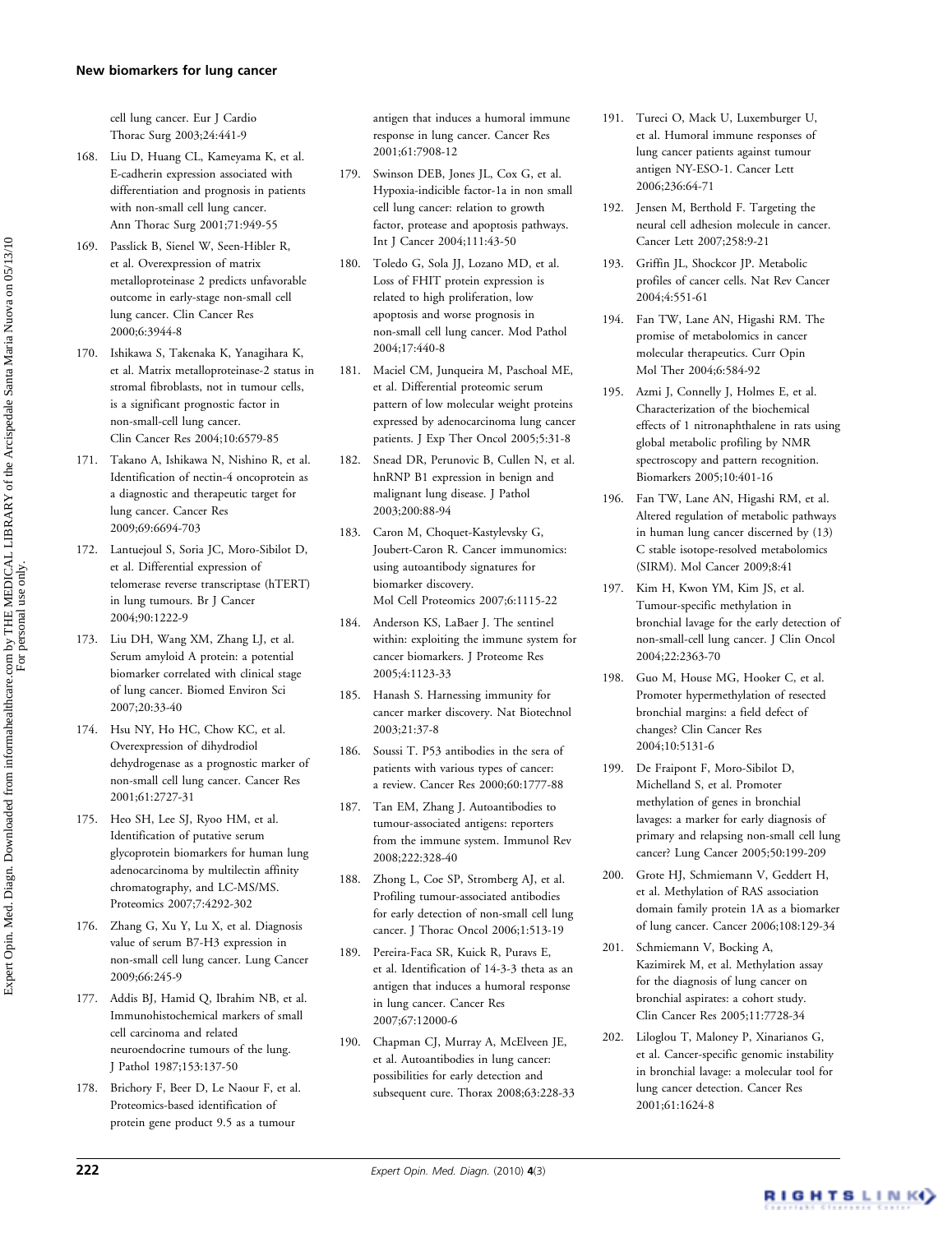- 203. Schmidt B, Engel E, Carstensen T, et al. Quantification of free RNA in serum and bronchial lavage: a new diagnostic tool in lung cancer detection? Lung Cancer 2005;48:145-7
- 204. Palmisano WA, Divine KK, Saccomanno G, et al. Predicting lung cancer by detecting aberrant promoter methylation in sputum. Cancer Res 2000;60:5954-8
- 205. Li R, Todd NW, Qiu Q, et al. Genetic deletions in sputum as diagnostic markers for early detection of stage I non-small cell lung cancer. Clin Cancer Res 2007;13:482-7
- 206. Olaussen KA, Soria JC, Park YW, et al. Assessing abnormal gene promoter methylation in paraffin-embedded sputum from patients with NSCLC. Eur J Cancer 2005;41:2112-9
- 207. Palcic B, Garner DM, Beveridge J, et al. Increase of sensitivity of sputum cytology using high-resolution image cytometry: field study results. Cytometry 2002;50:168-76
- 208. Kettunen E, Salmenkivi K, Vuopala K, et al. Copy number gains on 5p15, 6p11-q11, 7p12, and 8q24 are rare in sputum cells of individuals at high risk of lung cancer. Lung Cancer 2006;54:169-76
- 209. Conrad DH, Goyette J, Thomas PS. Proteomics as a method for early detection of cancer: a review of proteomics, exhaled breath condensate, and lung cancer screening. J Gen Intern Med 2008;23:78-84
- 210. Hunt J. Exhaled breath condensate: an evolving tool for noninvasive evaluation of lung disease. J Allergy Clin Immunol 2002;110:28-34
- 211. Carpagnano GE, Foschino-Barbaro MP, Resta O, et al. Endothelin-1 is increased in the breath condensate of patients with non-small-cell lung cancer. Oncology 2004;66:180-4
- 212. Carpagnano GE, Foschino-Barbaro MP, Mule G, et al. 3p microsatellite alterations in exhaled breath condensate from patients with non-small cell lung cancer. Am J Respir Crit Care Med 2005;172:738-44
- 213. Carpagnano GE, Spanevello A, Carpagnano F, et al. Prognostic value of exhaled microsatellite alterations at 3p in NSCLC patients. Lung Cancer 2009;64(3):334-40
- 214. Carpagnano GE, Spanevello A, Curci C, et al. IL-2, TNF-alpha, and leptin: local versus systemic concentrations in NSCLC patients. Oncol Res 2007;16(8):375-81
- 215. Gordon SM, Szidon JP, Krotoszynski BK, et al. Volatile organic compounds in exhaled air from patients with lung cancer. Clin Chem 1985;31:1278-82
- 216. Mazzone PJ, Hammel J, Dweik R, et al. Diagnosis of lung cancer by the analysis of exhaled breath with a colorimetric sensor array. Thorax 2007;62:565-8
- 217. Gianazza E, Allegra L, Bucchioni E, et al. Increased keratin content detected by protomi analysis of exhaled breath condensate from healthy persons who smoke. Am J Med 2004;117(1):51-4
- 218. Paci M, Maramotti S, Bellesia E, et al. Circulating plasma DNA as diagnostic biomarker in non-small cell lung cancer. Lung Cancer 2009;64:92-7
- 219. Xue X, Zhu YM, Woll PJ. Circulating DNA and lung cancer. Ann NY Acad Sci 2006;1075:154-64
- 220. Sozzi G, Conte D, Leon M, et al. Quantification of free circulating DNA as a diagnostic marker in lung cancer. J Clin Oncol 2003;21:3902-8
- 221. Hagiwara N, Mechanic LE, Trivers GE, et al. Quantitative detection of p53 mutations in plasma DNA from tobacco smokers. Cancer Res 2006;66:8309-17
- 222. Sozzi G, Musso K, Ratcliffe C, et al. Detection of microsatellite alterations in plasma DNA of non-small cell lung cancer patients: a prospect for early diagnosis. Clin Cancer Res 1999;5:2689-92
- 223. Hsu HS, Chen TP, Hung CH, et al. Characterization of a multiple epigenetic marker panel for lung cancer detection and risk assessment in plasma. Cancer 2007;110:2019-26
- 224. Belinsky SA, Grimes MJ, Casas E, et al. Predicting gene promoter methylation in non-small-cell lung cancer by evaluating sputum and serum. Br J Cancer 2007;96:1278-83
- 225. Kopreski MS, Benko FA, Gocke CD. Circulating RNA as tumour marker: detection of 5T4 mRNA in breast and lung cancer patient serum. Ann NY Acad Sci 2001;945:172-8
- 226. Lodes MJ, Caraballo M, Suciu D, et al. Detection of cancer with serum miRNAs

on an oligonucleotide microarray. PLoS One 2009;4(7):e6229

- 227. Chen X, Ba Y, Ma L, et al. Characterization of microRNAs in serum: a novel class of biomarkers for diagnosis of cancer and other diseases. Cell Res 2008;18:997-1006
- 228. Staunton JE, Slonim DK, Coller HA, et al. Chemosensivity prediction by transcriptional profiling. Proc Natl Acad Sci USA 2001;98:10787-92
- 229. Potti A, Dressman HK, Bild A, et al. Genomic signatures to guide the use of chemotherapeutics. Nat Med 2006;12:1294-300
- 230. Hsu DS, Balakumaran BS, Acharya CR, et al. Pharmacogenomics strategies provide rational approach to the treatment of cisplatin-resistant patients with advanced cancer. J Clin Oncol 2007;25:4350-7
- 231. Gemma A, Li C, Sugiyama Y, et al. Anticancer drug clustering in lung cancer based on gene expression profiles and sensitivity database. BMC Cancer 2006;6:174
- 232. Coate LE, John T, Tsao MS, et al. Molecular predictive and prognostic markers in non-small-cell lung cancer. Lancet Oncol 2009;10:1001-10
- 233. Tuck MK, Chan DW, Chia D, et al. Standard operating procedures for serum and plasma collection: early detection research network consensus statement standard operating procedure integration working group. J Proteome Res 2009;8:113-7
- 234. Holland NT, Smith MT, Eskenazi B, et al. Biological sample collection and processing for molecular epidemiological studies. Mutat Res 2003;543:217-34
- 235. Clinical Laboratory Improvement Amendments (CLIA). Available from: http://www.fda.gov/cdrh/clia
- 236. Early Detection Research Network (National Cancer Institute, Division of Cancer Prevention). Available from: http://www.cancer.gov/edrn
- 237. Sullivan Pepe M, Etzioni R, Feng Z, et al. Phases of biomarker development for early detection of cancer. J Natl Cancer Inst 2001;93:1054-61
- 238. McShane LM, Altman DG, Sauerbrei W, et al. Statistics subcommittee of the NCI-EORT working group on cancer diagnostics. Eur J Cancer 2005;41(12):1690-6